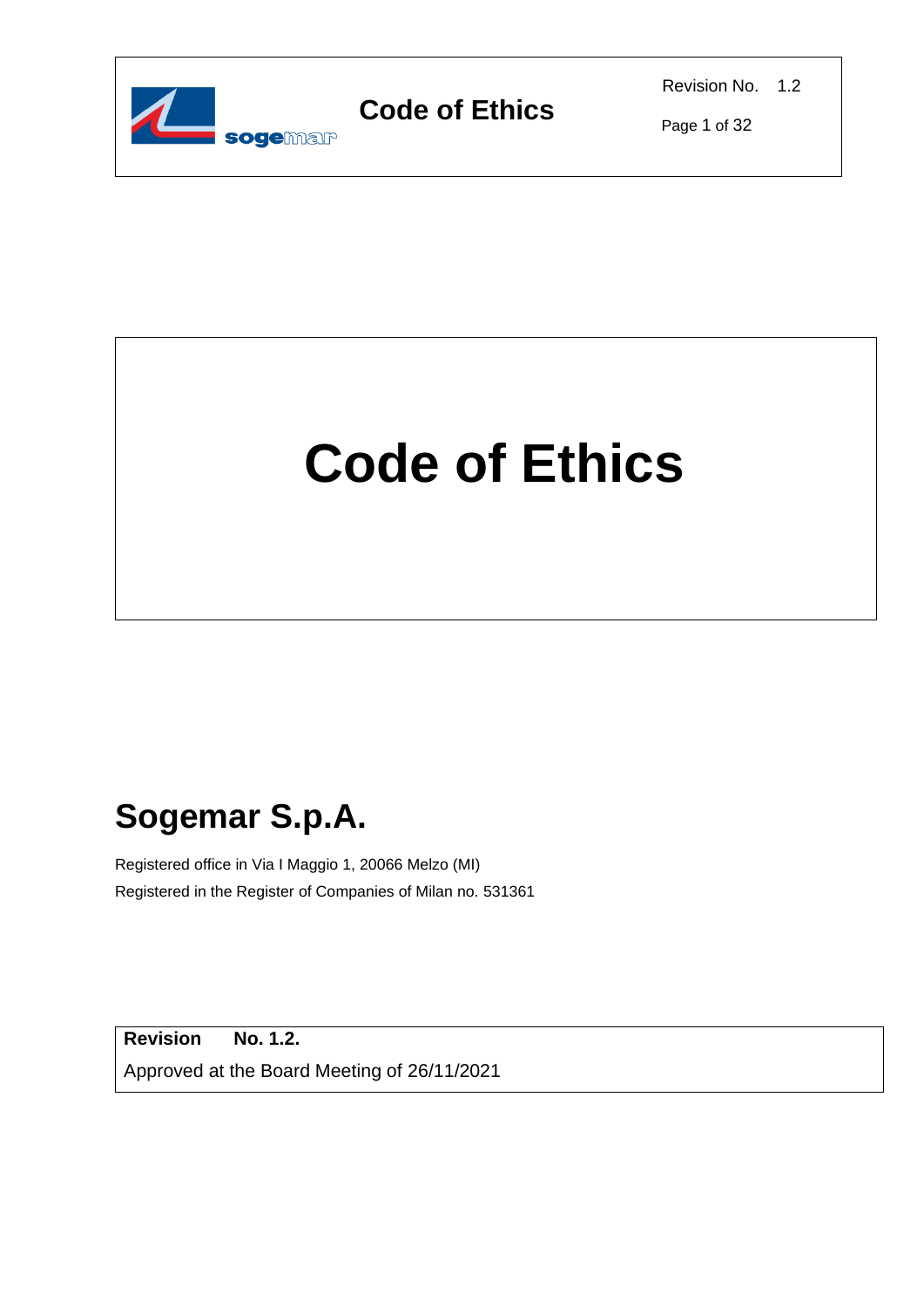

Page 2 of 32

### **TABLE OF CONTENTS**

| 1. |       | PURPOSE AND GENERAL PRINCIPLES OF THE CODE OF ETHICS                |  |  |  |  |  |
|----|-------|---------------------------------------------------------------------|--|--|--|--|--|
| 2. |       |                                                                     |  |  |  |  |  |
|    | 2.1   |                                                                     |  |  |  |  |  |
|    | 2.2   |                                                                     |  |  |  |  |  |
|    | 2.3   |                                                                     |  |  |  |  |  |
| 3. |       |                                                                     |  |  |  |  |  |
| 4. |       |                                                                     |  |  |  |  |  |
|    | 4.1   |                                                                     |  |  |  |  |  |
|    | 4.1.1 |                                                                     |  |  |  |  |  |
|    | 4.1.2 |                                                                     |  |  |  |  |  |
|    | 4.1.3 |                                                                     |  |  |  |  |  |
|    | 4.1.4 |                                                                     |  |  |  |  |  |
|    | 4.2   |                                                                     |  |  |  |  |  |
|    | 4.3   |                                                                     |  |  |  |  |  |
|    | 4.4   |                                                                     |  |  |  |  |  |
|    | 4.5   | PROHIBITION OF TRANSACTIONS FOR THE PURPOSE OF MONEY LAUNDERING  19 |  |  |  |  |  |
|    | 4.6   |                                                                     |  |  |  |  |  |
| 5. |       |                                                                     |  |  |  |  |  |
|    | 5.1   |                                                                     |  |  |  |  |  |
|    | 5.2   |                                                                     |  |  |  |  |  |
|    | 5.3   |                                                                     |  |  |  |  |  |
|    | 5.4   |                                                                     |  |  |  |  |  |
|    | 5.5   |                                                                     |  |  |  |  |  |
|    | 5.6   |                                                                     |  |  |  |  |  |
|    | 5.7   |                                                                     |  |  |  |  |  |
|    | 5.8   | RELATIONS WITH POLITICAL AND TRADE UNION ORGANISATIONS  27          |  |  |  |  |  |
|    | 5.9   |                                                                     |  |  |  |  |  |
|    | 5.10  |                                                                     |  |  |  |  |  |
|    | 5.11  |                                                                     |  |  |  |  |  |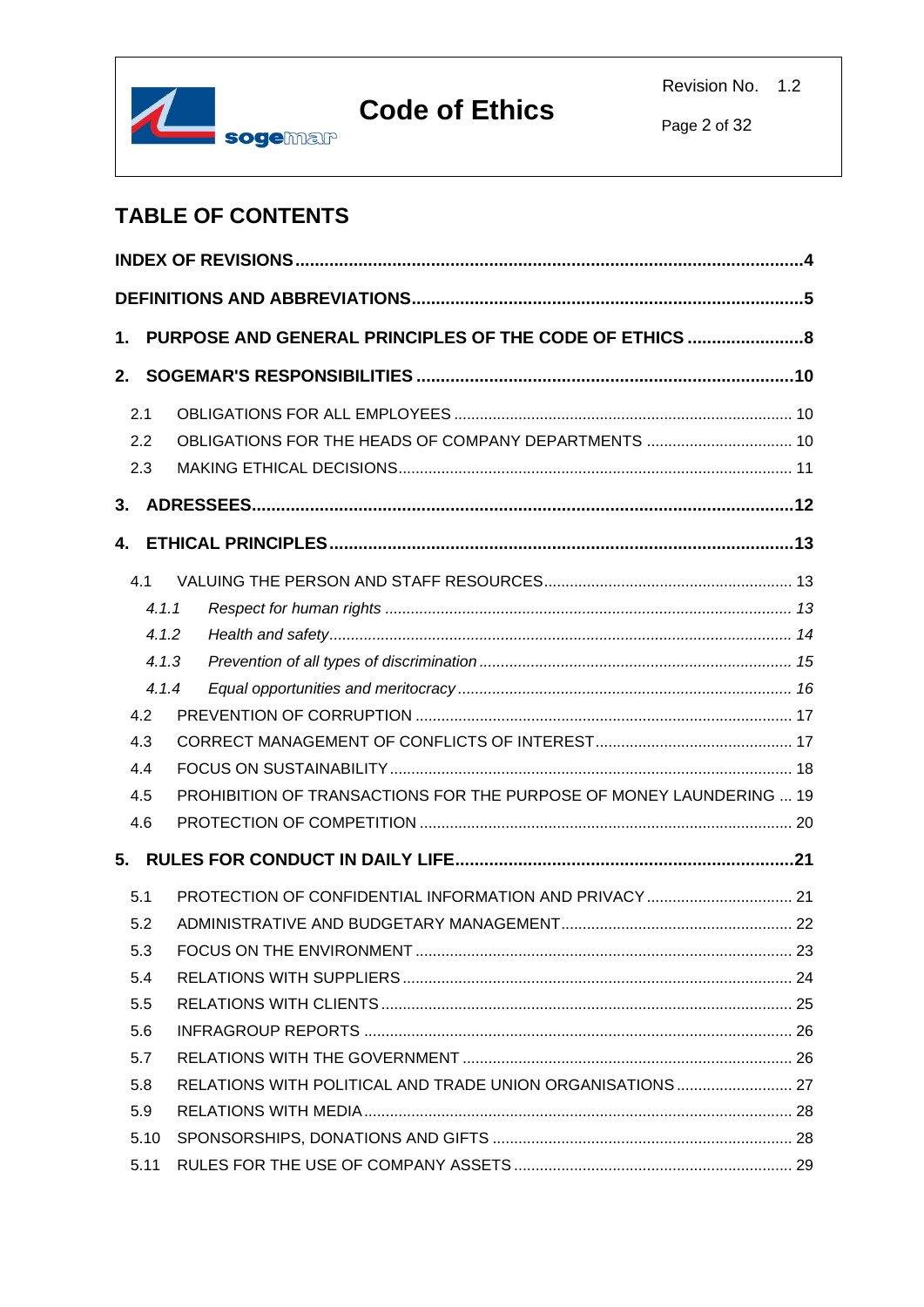

Page 3 of 32

| 61  |                                                                 |  |
|-----|-----------------------------------------------------------------|--|
| 62  |                                                                 |  |
| 63  |                                                                 |  |
| 64  | CONSEQUENCES FOR THOSE WHO DO NOT RESPECT THE CODE OF ETHICS 31 |  |
| 6.5 |                                                                 |  |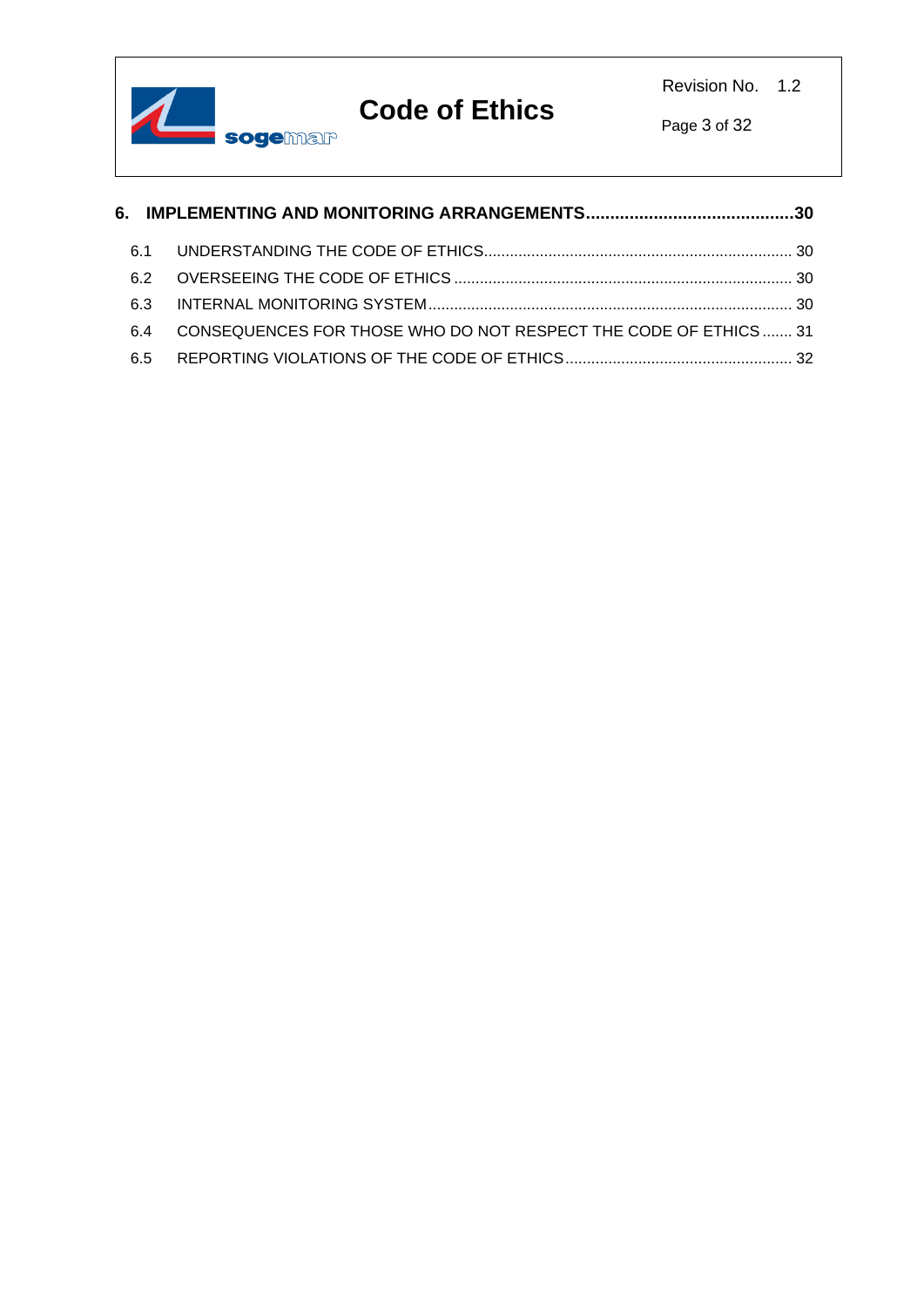

Page 4 of 32

#### <span id="page-3-0"></span>**INDEX OF REVISIONS**

- **Revision No. 0.0** *Sogemar S.p.A. has decided to adopt this Code of Ethics, approved with a resolution of the Board of Directors on April 27, 2012.*
- **Revision No. 1.0** *Updated and approved by resolution of the Board of Directors on 31.07.2015*
- **Revision No. 1.1** *Updated and approved by resolution of the Board of Directors on 31.10.2018*
- **Revision No. 1.2** *Updated and approved by resolution of the Board of Directors on 26.11.2021*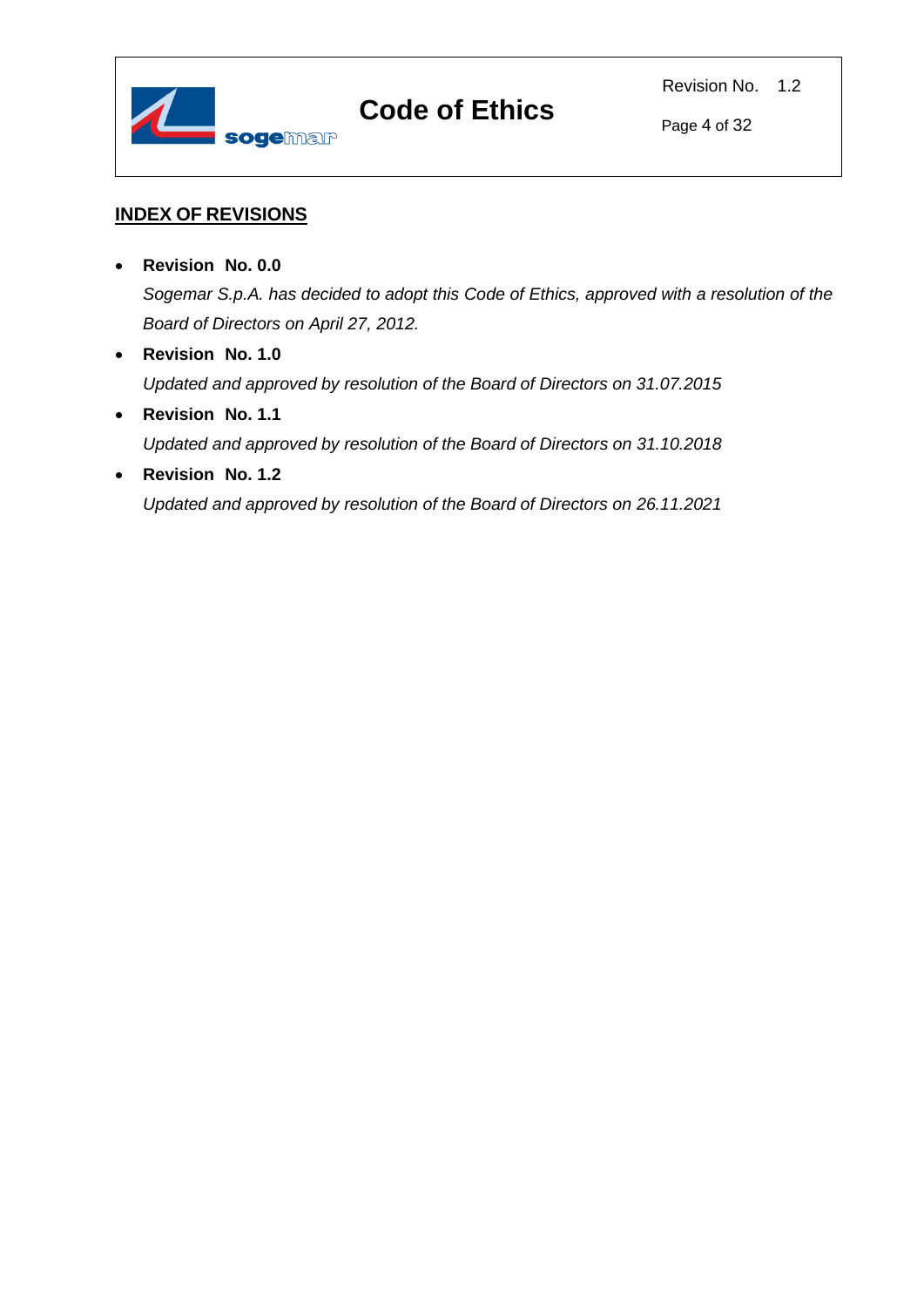

#### <span id="page-4-0"></span>**DEFINITIONS AND ABBREVIATIONS**

| <b>Addressees</b>             | This refers to all the subjects to which the     |
|-------------------------------|--------------------------------------------------|
|                               | provisions of this Code apply                    |
| <b>Authority</b>              | This refers to public supervisory and/or         |
|                               | monitoring bodies                                |
| <b>BoD</b>                    | Board of Directors of Sogemar S.p.A.             |
| Code                          | Code of Ethics of Sogemar S.p.A.                 |
| <b>Contship Italia or CSI</b> | Contship Italia S.p.A. with registered office in |
|                               | no. 1, Via Primo Maggio, Melzo (MI)              |
|                               | This refers to monitoring of the risk of non-    |
| <b>Compliance</b>             | compliance with current legislation<br>and       |
|                               | procedures                                       |
|                               | This refers all the companies controlled,        |
| <b>CSI Group</b>              | associated<br>affiliated, directly<br>and<br>or  |
|                               | indirectly, by Contship Italia S.p.A.            |
|                               | This refers to Decree or Legislative Decree      |
|                               | 231/2001: Legislative Decree no. 231 of 8        |
|                               | June 2001, containing the "Regulations           |
|                               | governing the administrative responsibility of   |
| <b>Decrees</b>                | legal entities, companies and associations,      |
|                               | including those without legal personality,       |
|                               | pursuant to Article 11 of Law no. 300 of 29      |
|                               | September 2000", as amended from time to         |
|                               | time                                             |
| <b>Eurogate</b>               | Eurogate GmbH & Co. KGaA, KG                     |
| Eurokai                       | Eurokai GmbH & Co. KGaA                          |
|                               | This refers to employees and managers of         |
| <b>Employees</b>              | the Company and Companies of the CSI             |
|                               | Group                                            |
| <b>Group procedures</b>       | This refers to the procedures issued by          |
|                               | Contship Italia S.p.A.                           |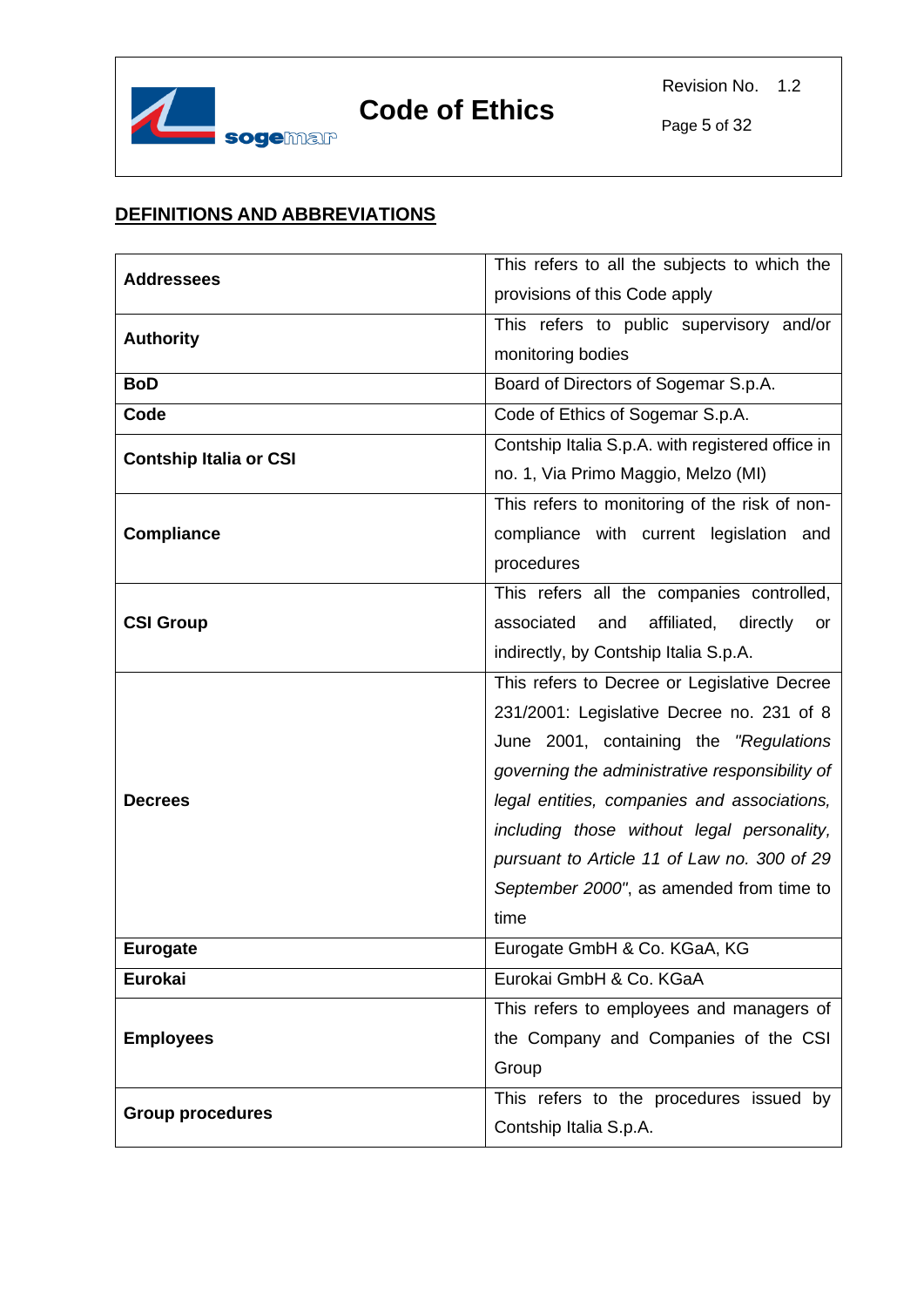

Revision No. 1.2

Page 6 of 32

| Hannibal                                  | Hannibal S.p.A. with registered office in no.         |
|-------------------------------------------|-------------------------------------------------------|
|                                           | 1, Via Primo Maggio, Melzo (MI)                       |
|                                           | This refers to Legislative Decree No. 231 of          |
|                                           | November<br>21<br>2007 concerning<br>the              |
|                                           | "Implementation of Directive 2005/60/EC on            |
|                                           | the prevention of the use of the financial            |
| Legislative Decree 231/2007               | system for the purpose of money laundering            |
|                                           | and terrorist financing, and of Directive             |
|                                           | 2006/70/EC which lays out implementation              |
|                                           | measures"                                             |
|                                           | <b>This</b><br>refers<br>Organisational,<br>the<br>to |
|                                           | Management and Monitoring Model pursuant              |
| <b>Model</b>                              | to Legislative Decree 231/2001, where                 |
|                                           | applicable                                            |
|                                           | Oceanogate Italia S.p.A. with registered              |
| Oceanogate                                | office in no. 1, Via Primo Maggio, Melzo (MI)         |
|                                           | This refers to the parties with which the             |
|                                           | Company or the Companies of the CSI                   |
| <b>Partners</b>                           | Group maintain relationships of partnership,          |
|                                           | co-marketing, joint ventures, development of          |
|                                           | the distribution network, etc., for various           |
|                                           | reasons.                                              |
|                                           | This refers to the procedures issued by the           |
| <b>Procedures of individual Companies</b> | individual Companies that belong to the CSI           |
|                                           | Group and that comply with those issued by            |
|                                           | Contship Italia S.p.A.                                |
| <b>RHM</b>                                | RHM S.p.A. with registered office in no. 1,           |
|                                           | Via Primo Maggio, Melzo (MI)                          |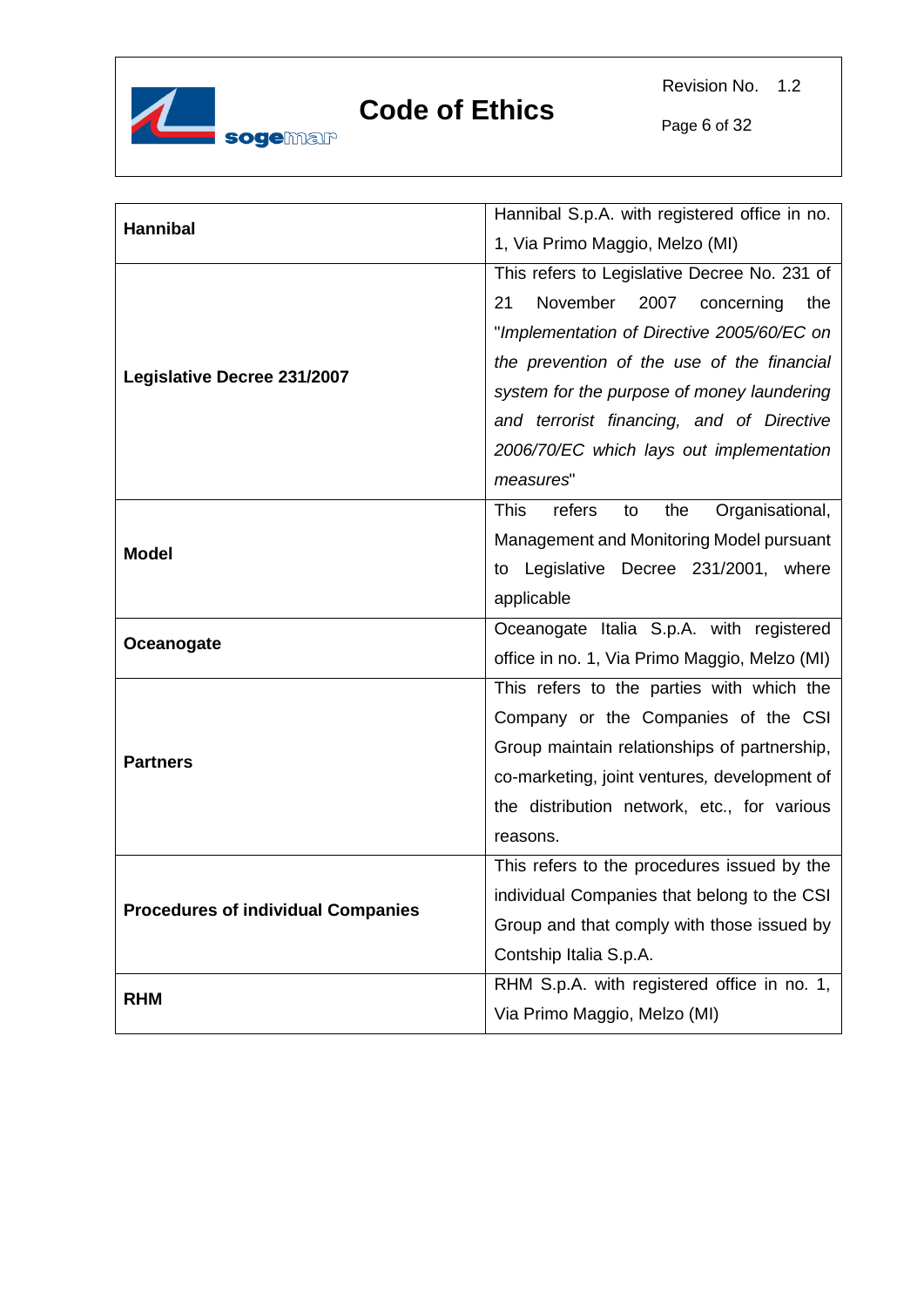

Revision No. 1.2

Page 7 of 32

|                               | This refers to the body responsible for         |
|-------------------------------|-------------------------------------------------|
|                               | monitoring and verifying<br>regularly<br>the    |
|                               | effectiveness of the 231 Model, reporting any   |
|                               | deficiencies in the 231 Model, and updating     |
| <b>SB or Supervisory Body</b> | Model following regulatory or<br>the 231        |
|                               | organisational changes. Lastly, it has an       |
|                               | obligation to provide information and training  |
|                               | to the Board of Directors                       |
|                               | Sogemar S.p.A. with registered office in no.    |
| <b>Sogemar or Company</b>     | 1, Via Primo Maggio, Melzo (MI)                 |
|                               | This refers to stakeholders with reference to   |
| <b>Stakeholders</b>           | the Company and the individual Companies        |
|                               | of the CSI Group                                |
| <b>Suppliers</b>              | This refers to suppliers of goods and services  |
|                               | and subcontractors used by the CSI Group        |
|                               | This means the reporting to the Company         |
|                               | and/or a third party of a possible violation of |
| Whistleblowing                | and/or<br>individual<br>Group<br>Company        |
|                               | procedures, the Code of Ethics and Model        |
|                               | 231, where applicable, committed by an          |
|                               | employee                                        |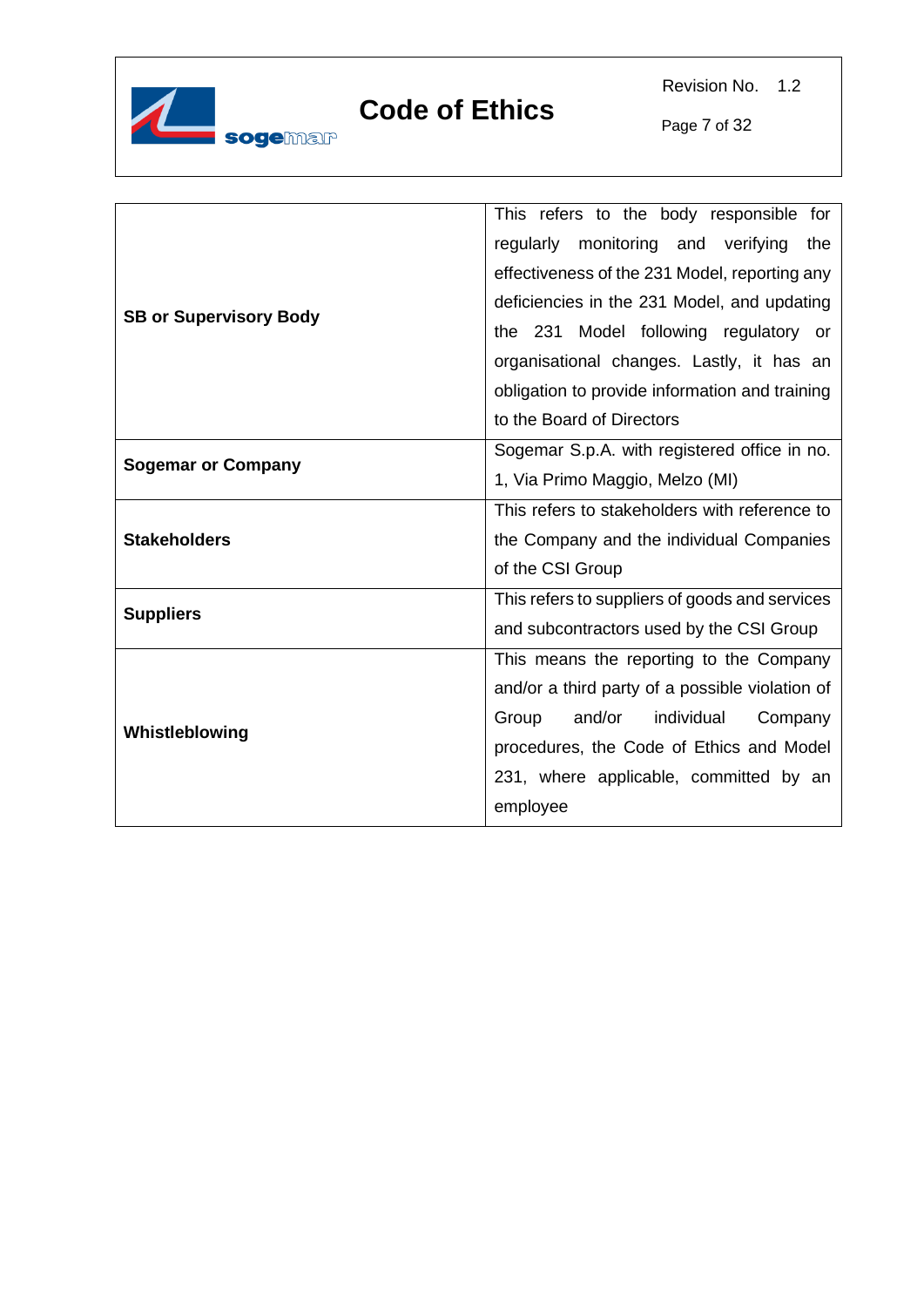

#### <span id="page-7-0"></span>**1. PURPOSE AND GENERAL PRINCIPLES OF THE CODE OF ETHICS**

Sogemar, with over 50 years of experience in the sector, acts as a sub-holding, leading the Intermodal and Logistics subsidiaries, coordinating Hannibal, Oceanogate and RHM activities. As part of the CSI Group, Sogemar plays an important role in the market, in economic development and in the well-being of the communities in which it operates.

The success of the CSI Group is based on the commitment, skills and talent of its employees. CSI Group employees respect and value each other and understand that they need each other to reach their full potential. Although the CSI Group operates across different locations with different conditions and challenges, the core values do not change. These values unite, guide and empower the Company and its employees, defining its identity, what it believes in and how it conducts its business.

The Code of Ethics is inspired by the main regulations, guidelines and documents at national and international level on the subject of corporate social responsibility and corporate governance, Human and Environmental Rights, such as, by way of example, the United Nations Universal Declaration of Human Rights, the Charter of Fundamental Rights of the European Union, Italian Law 977/1967 and decent work standards established by the ILO (International Labour Organisation) conventions.

The Code presupposes compliance with the regulations in force, as well as the close observance of the procedures of the Group and of the individual Companies.

In particular, the Code of Ethics **also introduces and makes binding the principles and rules of conduct relevant to the prevention of crimes indicated in Legislative Decree no. 231 of 8 June 2001 on the administrative responsibility of entities**. The Code of Ethics therefore constitutes a fundamental component of the Organisational, Management and Monitoring Model for the prevention, where present, of the offences referred to in the aforementioned Decree.

Sogemar requires the addressees of the Code of Ethics to adhere to the ethical principles and rules of conduct set out in this Code, as well as to comply with the law, the applicable regulations and the procedures of the Group and of the individual Companies.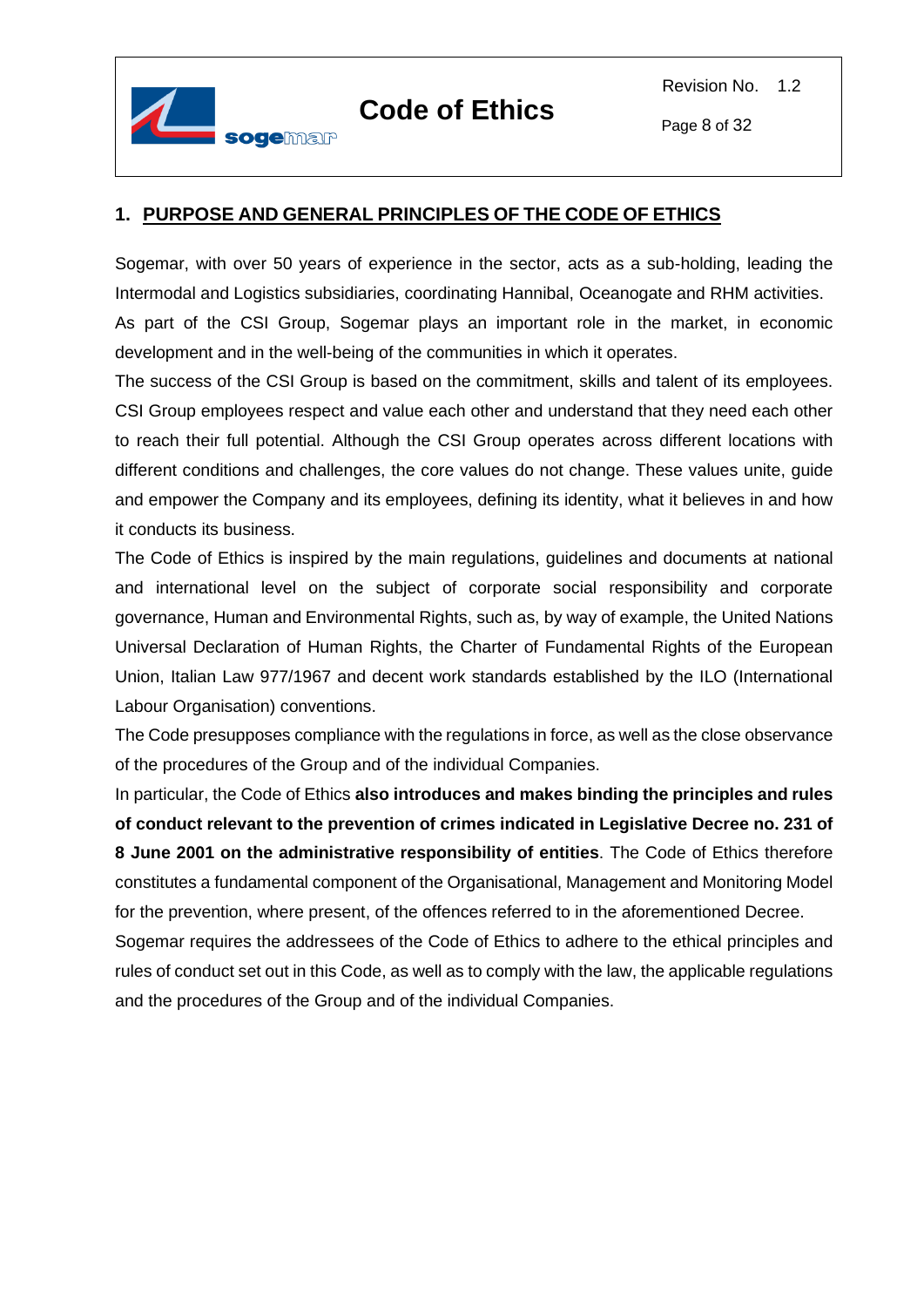



Through this Code of Ethics, **the Company undertakes to ensure**:

- **maximum dissemination of** the Code among employees and all those with whom it has business relations, by displaying it in areas accessible to all staff and by publication on the Company's website;
- the **expansion and updating of the Code** in order to adapt it to the evolution of civil and organisational awareness, as well regulations relevant to the Code itself;
- the provision of **every possible educational tool and clarification for the interpretation and implementation** of the ethical principles and rules of conduct indicated in the Code;
- the **carrying out of checks on any reports of violations** of that which is stated in the Code, in the procedures of the Group and of the individual Companies, as well as in the law and applicable regulations;
- the **assessment of the facts and consequent implementation**, in the event of an ascertained violation, of appropriate **sanctions**;
- the **non-occurrence of possible retaliation** in any form **for providing information about possible violations** of the Code**,** of Group and individual Company procedures, and of applicable laws and regulations;
- the **forecasting and imposition**, with consistency, impartiality and uniformity, **of penalties proportionate to the violations** that may occur, and that are found to be justified and in accordance with the regulations in force and the provisions on the regulation of labour relations.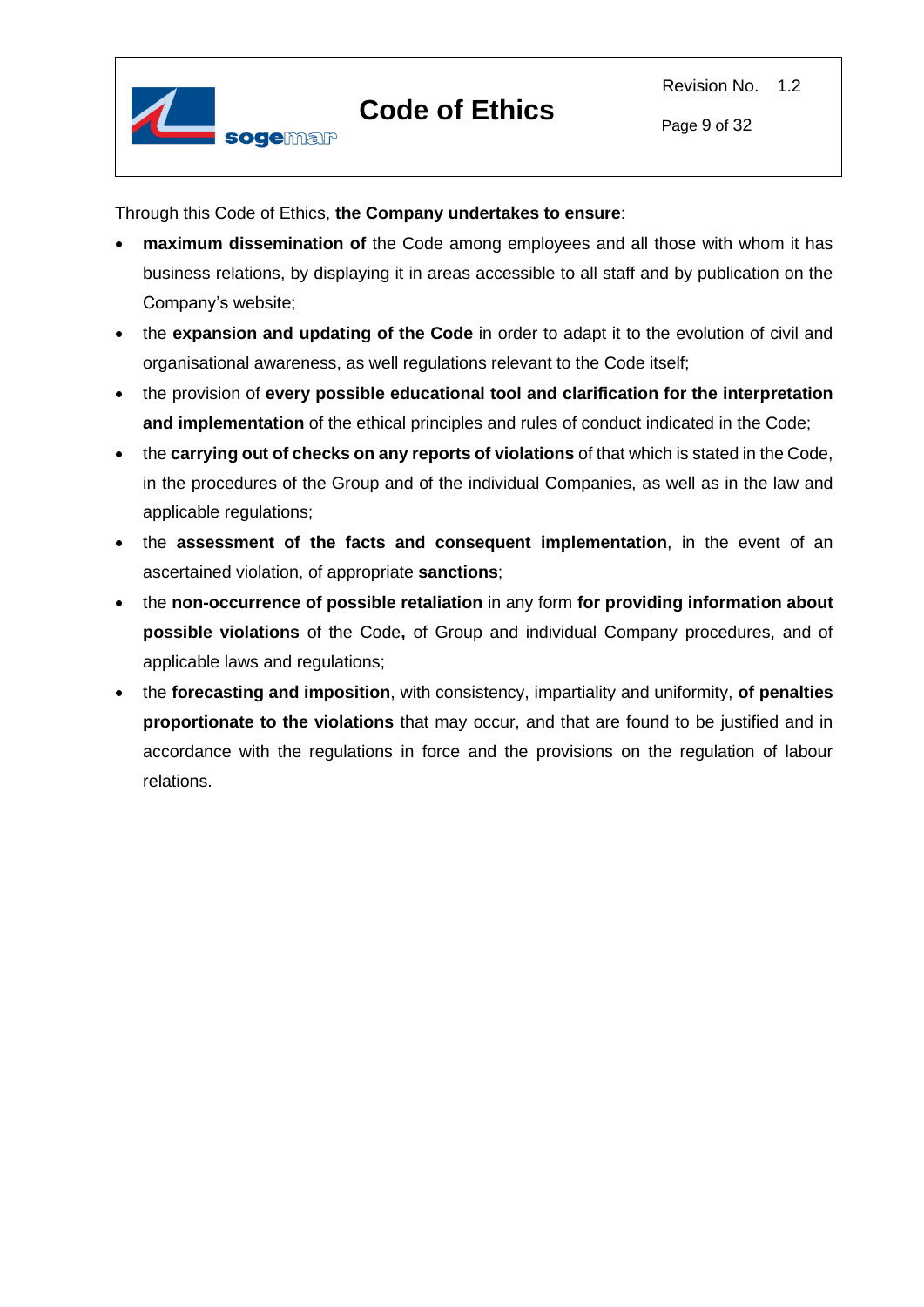

#### <span id="page-9-0"></span>**2. SOGEMAR'S RESPONSIBILITIES**

#### <span id="page-9-1"></span>**2.1 OBLIGATIONS FOR ALL EMPLOYEES**

Each employee is required to familiarise themselves with the contents of the Code, the procedures of the Group and individual Companies, as well as the regulations in force, which govern the activities carried out within the scope of his or her duties.

#### **Sogemar employees are required to**:

- diligently **observe** the provisions of the Code of Ethics and refrain from conduct contrary to the Code;
- **contact** their superiors if they need clarification on how to apply them;
- promptly **report** to their superiors or to the Procurement & Legal Affairs Department, or to do so by e-mail, as defined in the Whistleblowing procedure*,* on possible violations of Group and/or individual Company procedures, of the principles of the Code and of the 231 Model, collaborating with the structures responsible for verifying them, where present, as provided for in this Code.

#### <span id="page-9-2"></span>**2.2 OBLIGATIONS FOR THE HEADS OF COMPANY DEPARTMENTS**

Each Head of Corporate Departments is obliged to:

- set **an example** to their employees and colleagues with their **own behaviour**;
- **direct employees to comply with the Code and the procedures of the Group and of the individual Companies**, urging them to point out problems regarding themselves and their compliance;
- **work to ensure that employees understand that compliance with the Code and with Group and individual Company procedures** is an essential part of the quality of their work;
- **carefully select, in relation to their specific duties, employees and external collaborators** in order to prevent the assignment of tasks to persons who are not fully reliable in their commitment to comply with the rules of the Code;
- **promptly report** to the Procurement & Legal Affairs Department, or to do so by email and letter*,* as defined in the Whistleblowing procedure, on its own findings, as well as on information provided by employees on possible cases of violation of the rules;
- **take** immediate **corrective action** when required;
- **never engage in or tolerate acts of retaliation.**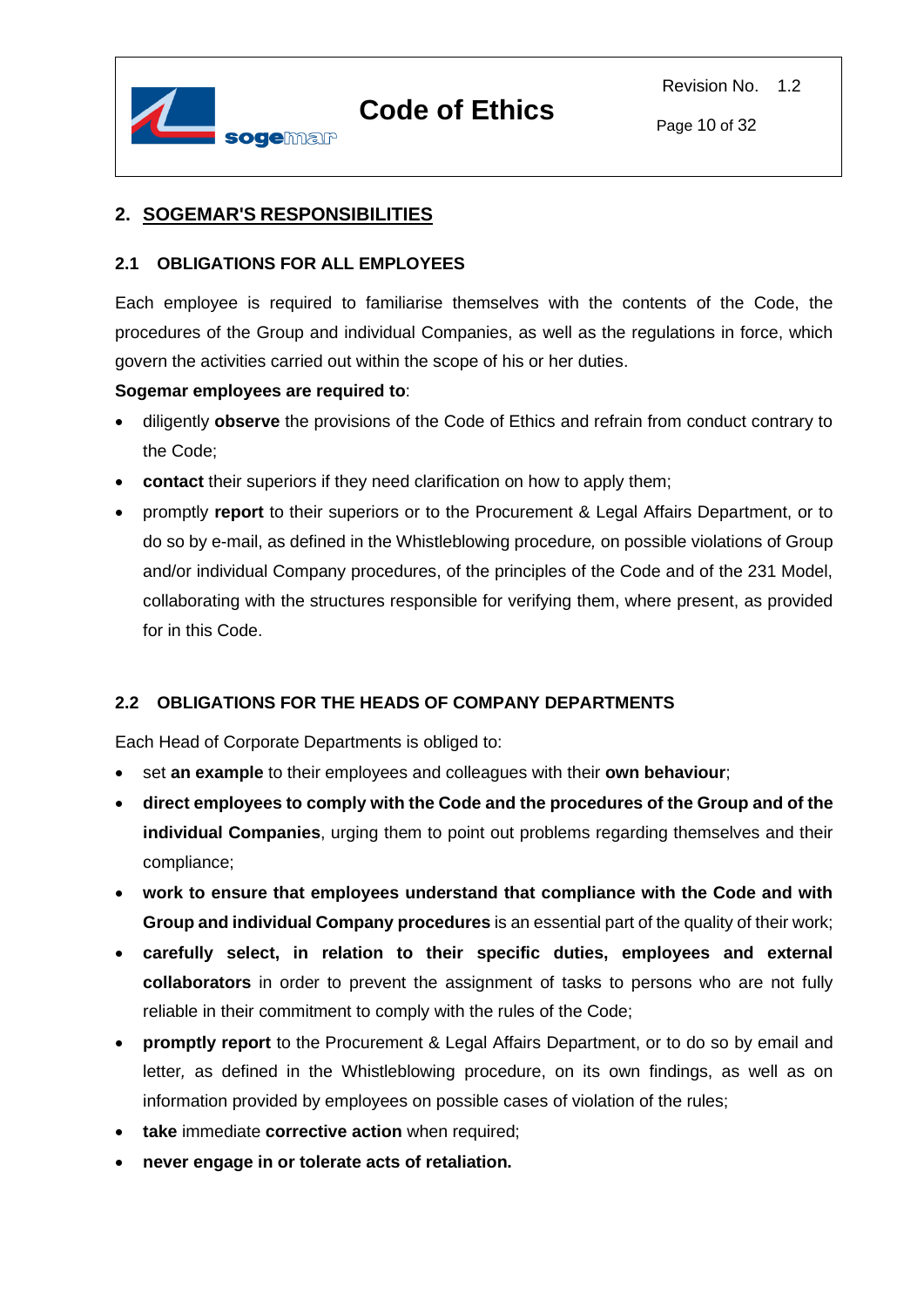

#### <span id="page-10-0"></span>**2.3 MAKING ETHICAL DECISIONS**

In order to make ethically sound decisions, two basic questions must receive a positive response before any action is taken:

#### **1) Can I do that?**

Does the action being considered comply, in form and substance, with the law and with Group and individual Company procedures?

#### **2) Should I do that?**

Is the action being considered in line with Sogemar's core values and reputation?

When the Addressees of this Code of Ethics answer these questions, they must ensure that they have a clear understanding of all the relevant facts, consider their duties towards the interested parties, and consider possible alternatives. In addition, if they have any doubts they should seek advice from the appropriate persons, including the heads of the Procurement & Legal Affairs Department and the HR, Development & Industrial Relations Department. While this Code helps in making a wide variety of decisions, you should consult Group and individual Company procedures, as well as the 231 Model, if any, for detailed information on what you can and should do.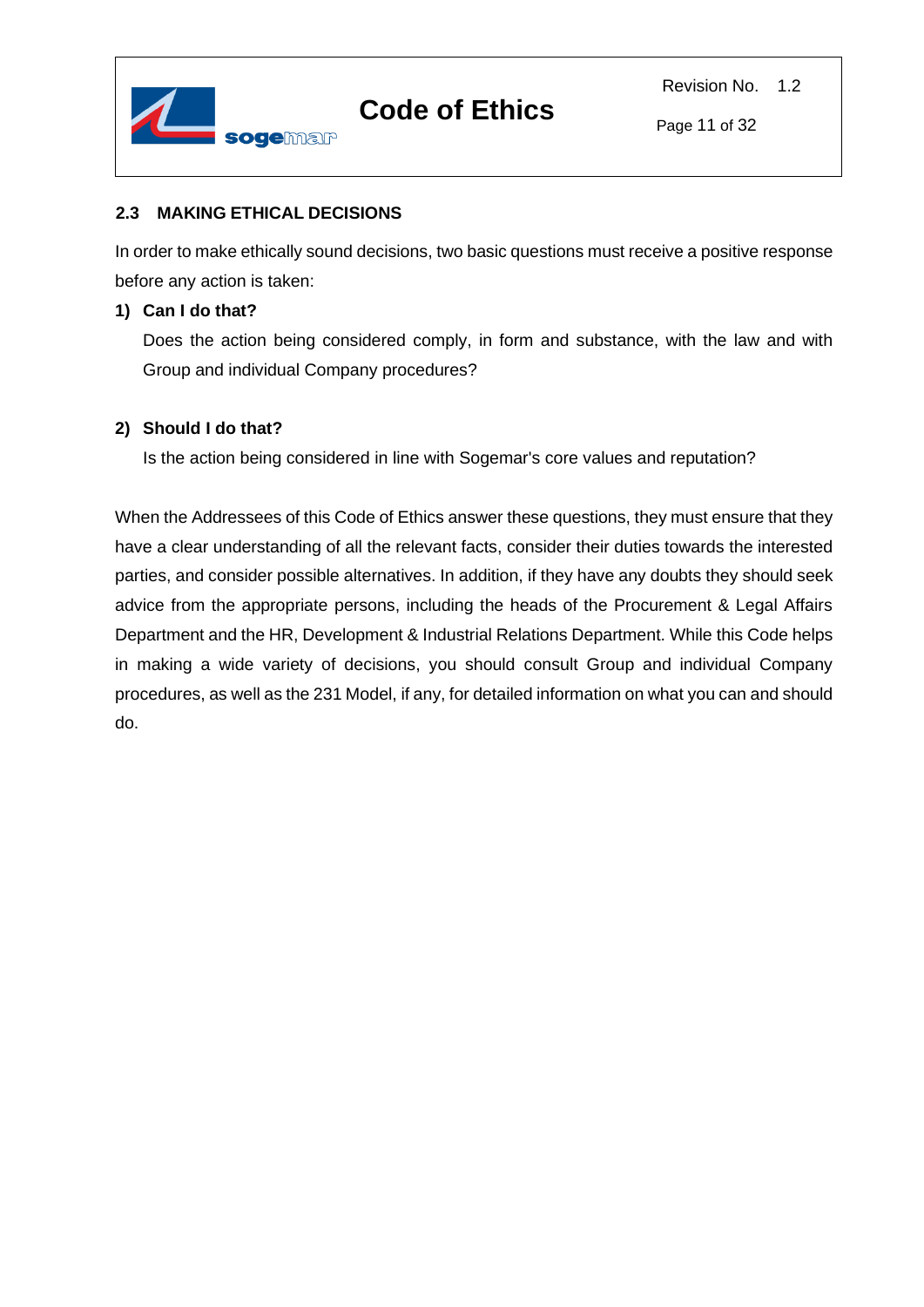

#### <span id="page-11-0"></span>**3. ADRESSEES**

The set of ethical principles and rules of conduct set out in this Code must inspire the activities of **all those who operate, internally or externally, within the sphere of Company activities**. In particular, by way of example:

- the **members of the Board of Directors** of the Company are inspired by the principles of the Code and its definition of corporate objectives;
- the Company's **Management** is required to comply with the contents of the Code when proposing and implementing projects, actions, and investments aimed at increasing in the long term not only the assets, management, and technological values of the Companies belonging to it, but also the return for shareholders and the long-term well-being of employees and the community;
- company **managers** and **executives** must operate by putting into practice the ethical principles and rules of conduct contained in the Code, taking on the internal and external responsibilities of the Company, strengthening the trust, cohesion and spirit of the CSI Group;
- the **employees of the Company**, in compliance with the regulations in force, must adapt their actions and behaviour to the ethical principles and rules of conduct provided for by the Code;
- **suppliers** and business **partners** shall ensure their conduct complies with the ethical principles behind the Code.

All actions, operations and negotiations carried out and, in general, all conduct by Sogemar employees when working must be inspired by the utmost correctness from a managerial point of view, the completeness and transparency of information, legitimacy in both form and substance, and clarity and truthfulness in accounting records. This must be done in compliance with the regulations in force and with the procedures of the Group and of the individual Companies.

All Company activities must be carried out with diligence, commitment and professional rigour. Each employee must provide professional input commensurate with their assigned responsibilities and skills and must act in a manner that protects the prestige of Sogemar.

The relationships between employees, at all levels, must be based on fairness, cooperation, loyalty and mutual respect. Furthermore, each employee must actively and fully cooperate with the Authorities.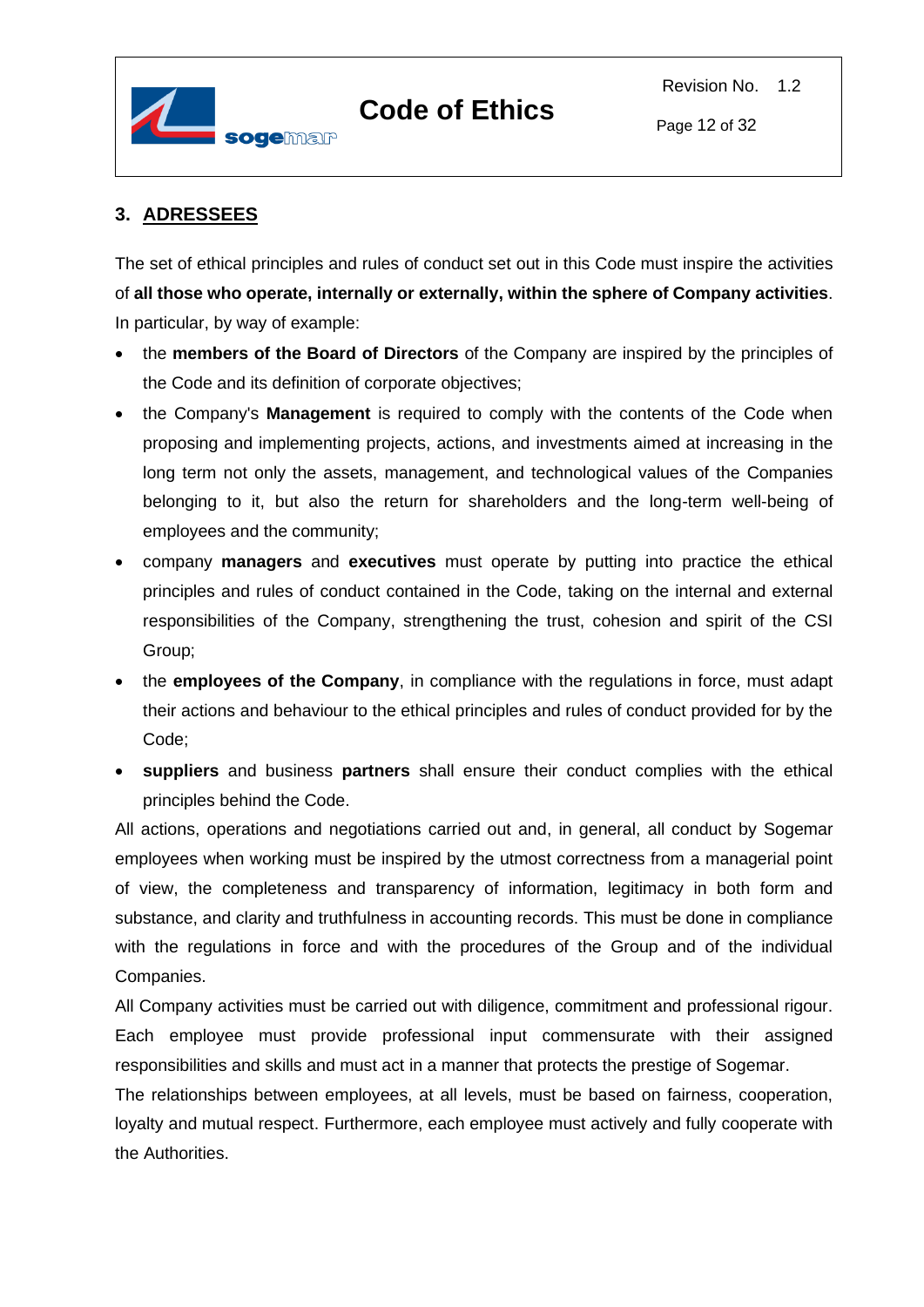

Page 13 of 32

#### <span id="page-12-0"></span>**4. ETHICAL PRINCIPLES**

**Sogemar's** ethical principles **characterise its identity and help guide its business, strategic choices and policies**. For those who work within the CSI Group, they constitute the guiding principles that inspire their day-to-day organisational behaviour.

In order to achieve great results, the Company must be based on strong and positive values that form the backbone of the Code of Ethics:

- the **valuing of the person and of staff resources**;
- the **prevention of corruption**;
- **proper management of conflicts of interest**;
- the **focus on sustainability;**
- the **prohibition of money laundering**;
- the **protection of competition**.

#### <span id="page-12-1"></span>**4.1 VALUING THE PERSON AND STAFF RESOURCES**

**Sogemar recognises the value of staff resources through the protection of physical and moral integrity and fostering the continuous growth of technical and professional skills in a positive and stimulating working environment**. Sogemar is committed to fostering a work environment in which the following are guaranteed:

- respect for human rights;
- health and safety:
- prevention of all types of discrimination;
- equal opportunities and meritocracy.

#### <span id="page-12-2"></span>**4.1.1 RESPECT FOR HUMAN RIGHTS**

Sogemar recognises the importance of maintaining and promoting Human Rights and respecting the rights of workers. Sogemar **rejects child and forced labour, including in terms of working hours and wage determination**.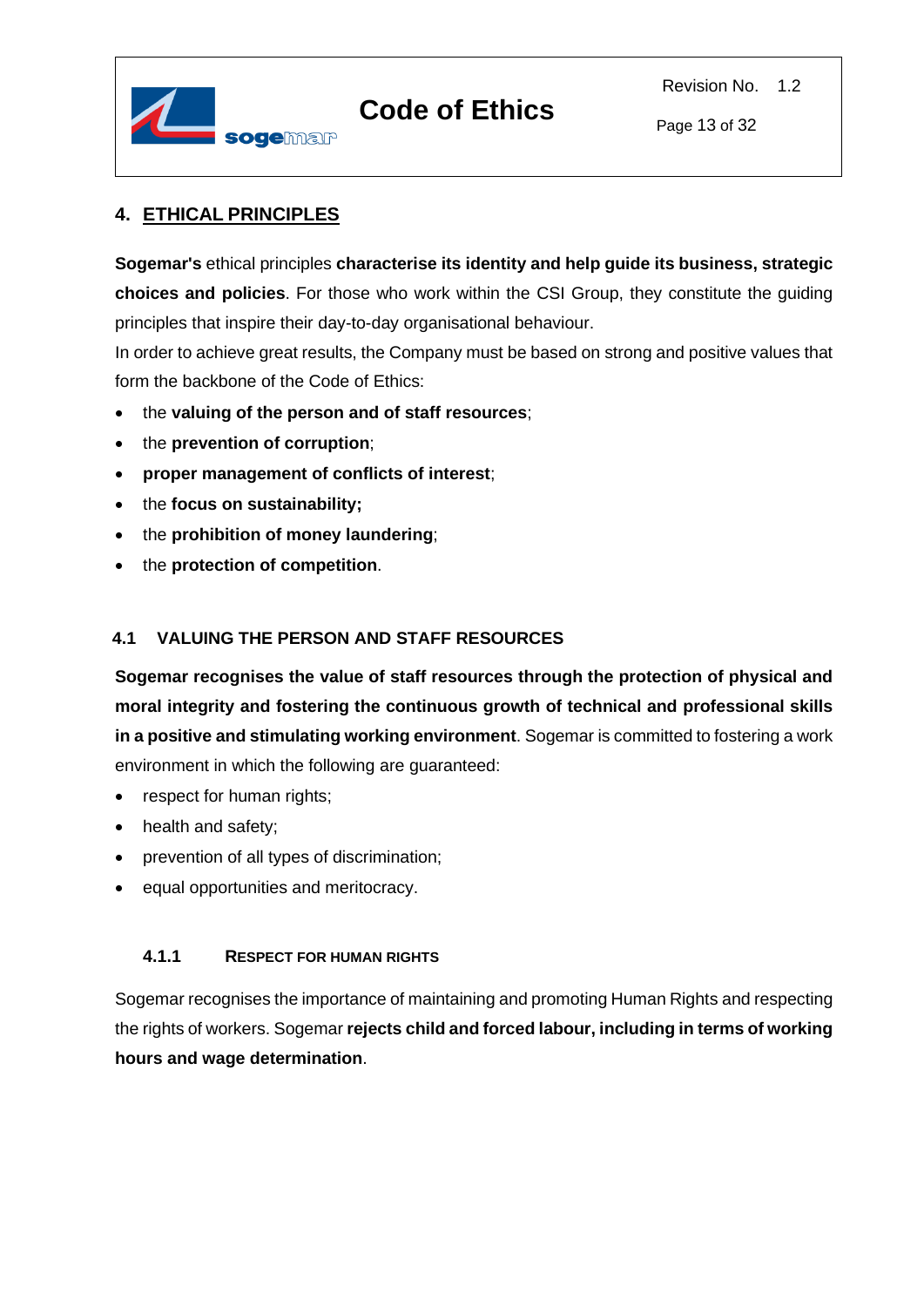

#### **The following are required:**

- ensuring a workplace free from discrimination and harassment;
- not consciously entertaining, either directly or indirectly, relationships of any kind with parties that violate in any way the regulations on child labour and the protection of women and/or the illegal use of labour deriving from migrant trafficking;
- the prohibition of any form of intimidation, threat, harassment or abuse in any form whether physical or verbal that creates an intimidating, offensive and hostile work environment (sexual harassment, offensive language or attitudes, racial, ethnic, religious or sexual slurs - whether of orientation or gender);
- recognition of the right of employees to free association and collective bargaining.

#### <span id="page-13-0"></span>**4.1.2 HEALTH AND SAFETY**

As part of its activities, Sogemar is committed to **contributing to the development and wellbeing of the communities in which it operates, pursuing the objective of ensuring the safety and health of employees, contractors, customers and the communities affected by its activities.**

Sogemar's activities must be managed in full compliance with current legislation on prevention and protection in the workplace.

- the promotion of the dissemination of a culture of safety and awareness of the risks associated with the work activities carried out, requiring from everyone, at every level, responsible behaviour and respect for the safety system adopted and the Company procedures that form part of that system;
- contributing personally to ensuring the safety of employees, collaborators and anyone else for various reasons - accessing Company facilities;
- conducting safe activities to protect the health of employees and the communities surrounding the Company's locations;
- guaranteeing training and information of all those who work for the Company with regard to the risks to which they are exposed, ensuring the means and individual protection devices deemed necessary with respect to the risk profile detected;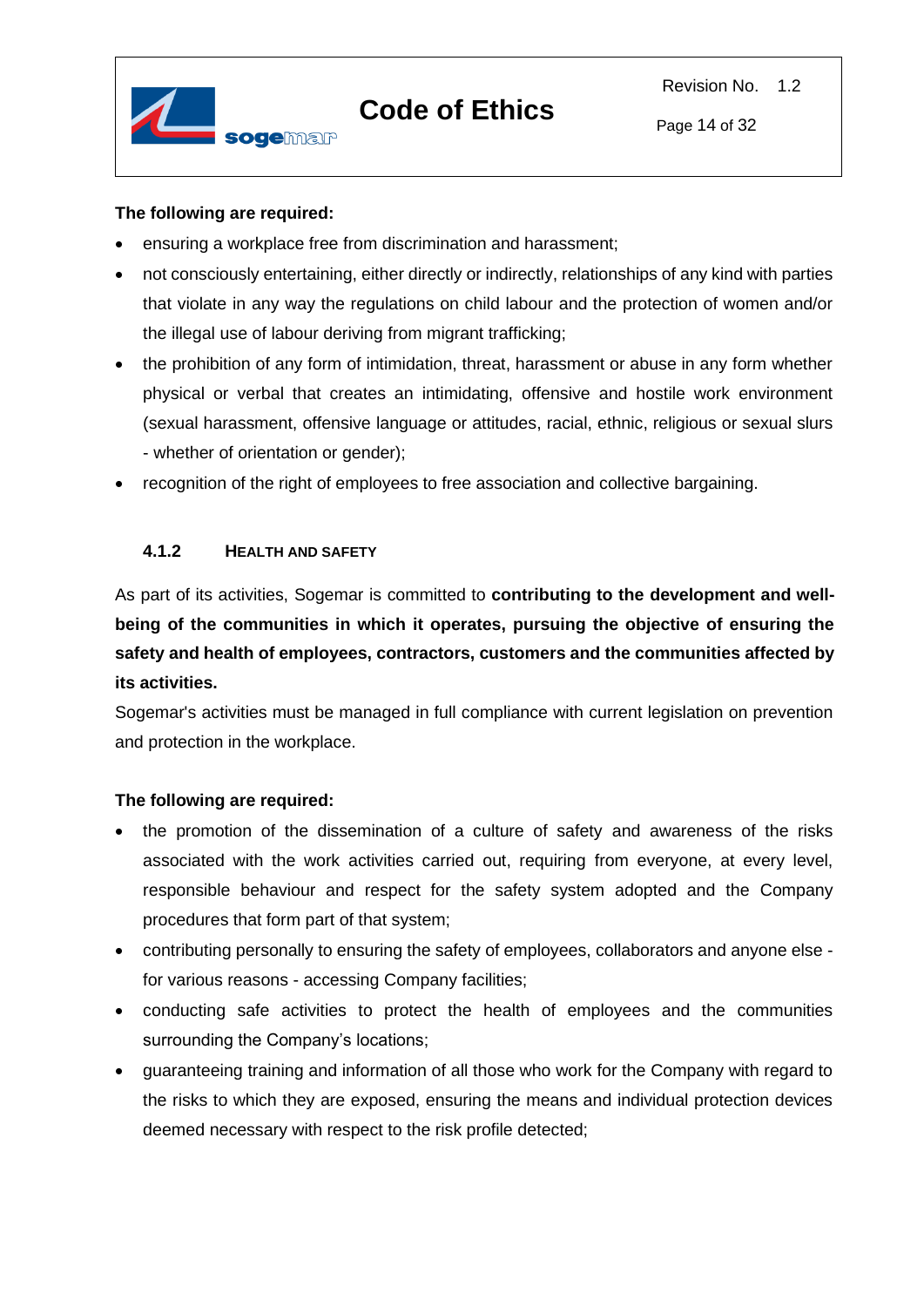

- continuously monitoring the efficiency of the system for monitoring safety-related risks, in the pursuit of the objectives of continuous improvement in this delicate sector;
- avoiding all forms of aggression, whether physical or verbal;
- not abusing alcoholic beverages and/or use drugs or any other substance that may impede the effective performance of work and expose themselves and/or others to a safety risk;
- achieving regular maintenance of workplaces, equipment, plants and safety and protection devices, as well as adopt innovative systems to work in safety.

#### <span id="page-14-0"></span>**4.1.3 PREVENTION OF ALL TYPES OF DISCRIMINATION**

Sogemar is committed to preventing **and avoiding any form of discrimination** based on age, gender, skin colour, sexual orientation, marital status, religious belief, language, ethnic or national origin, state of health and different physical or mental abilities, pregnancy, maternity or paternity, including adoptive, personal beliefs and opinions, political opinions, union affiliation or activity and any other form of diversity. Sogemar also aims to **create an inclusive working environment** that welcomes differences, and recognises that diversity is an asset for the development of the entire CSI Group and for meeting the challenges of the market in the best possible way.

- taking all decisions relating to hiring, promotions, transfers, disciplinary measures while avoiding any type of discrimination with regards to diversity;
- acting with diligence, accuracy, impartiality and honesty, avoiding any discrimination not only in the performance of their duties but also in intercompany relations and, more generally, with all stakeholders;
- not tolerating harassment, abuse, racism or discrimination of any kind;
- avoiding any behaviour that might offend personal dignity;
- not carrying out acts of propaganda, instigation and incitement to hatred or violence on racial, ethnic, national or religious grounds.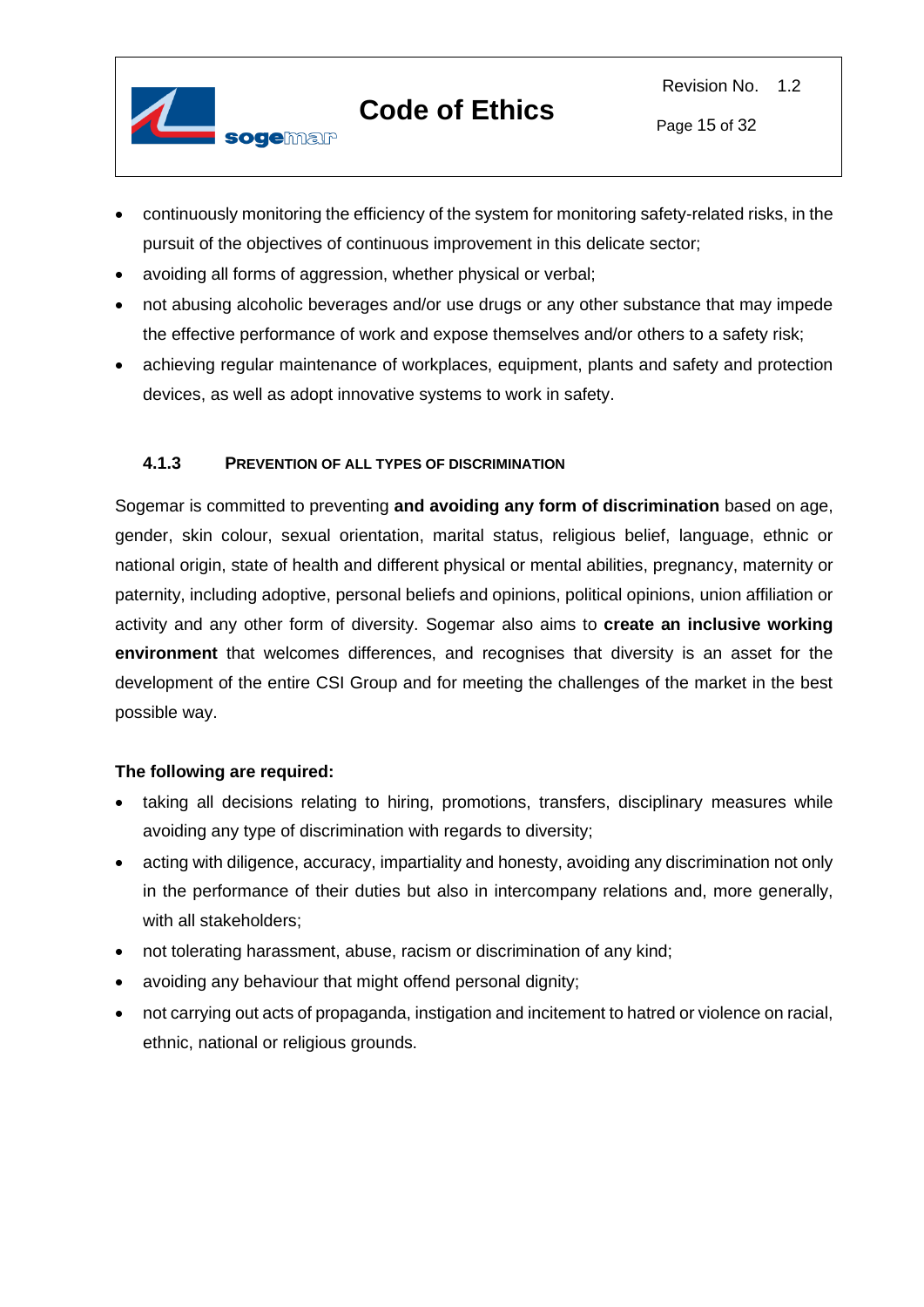

#### <span id="page-15-0"></span>**4.1.4 EQUAL OPPORTUNITIES AND MERITOCRACY**

Sogemar is committed to **developing the skills and competencies of each resource** so that the energy and creativity of individuals is fully expressed to realise their full potential. Sogemar **values the principle of equal opportunities in all aspects of work**, without distinction on the basis of ethnic origin, skin colour, gender, sexual orientation, religion, nationality, age, political opinion, trade union affiliation, marital status, different physical or mental ability or any other status or personal characteristic.

- adopting criteria of merit, competence and, in any case, strictly professional criteria, to be used in making decisions concerning an employee;
- providing for the selection, hiring, training, compensation and management of employees without discrimination;
- the creation of a working environment in which personal characteristics cannot lead to discrimination;
- offering a fair level of remuneration and a professional development and growth path that reflects the knowledge, skills, abilities and professional experience of each individual, avoiding discrimination.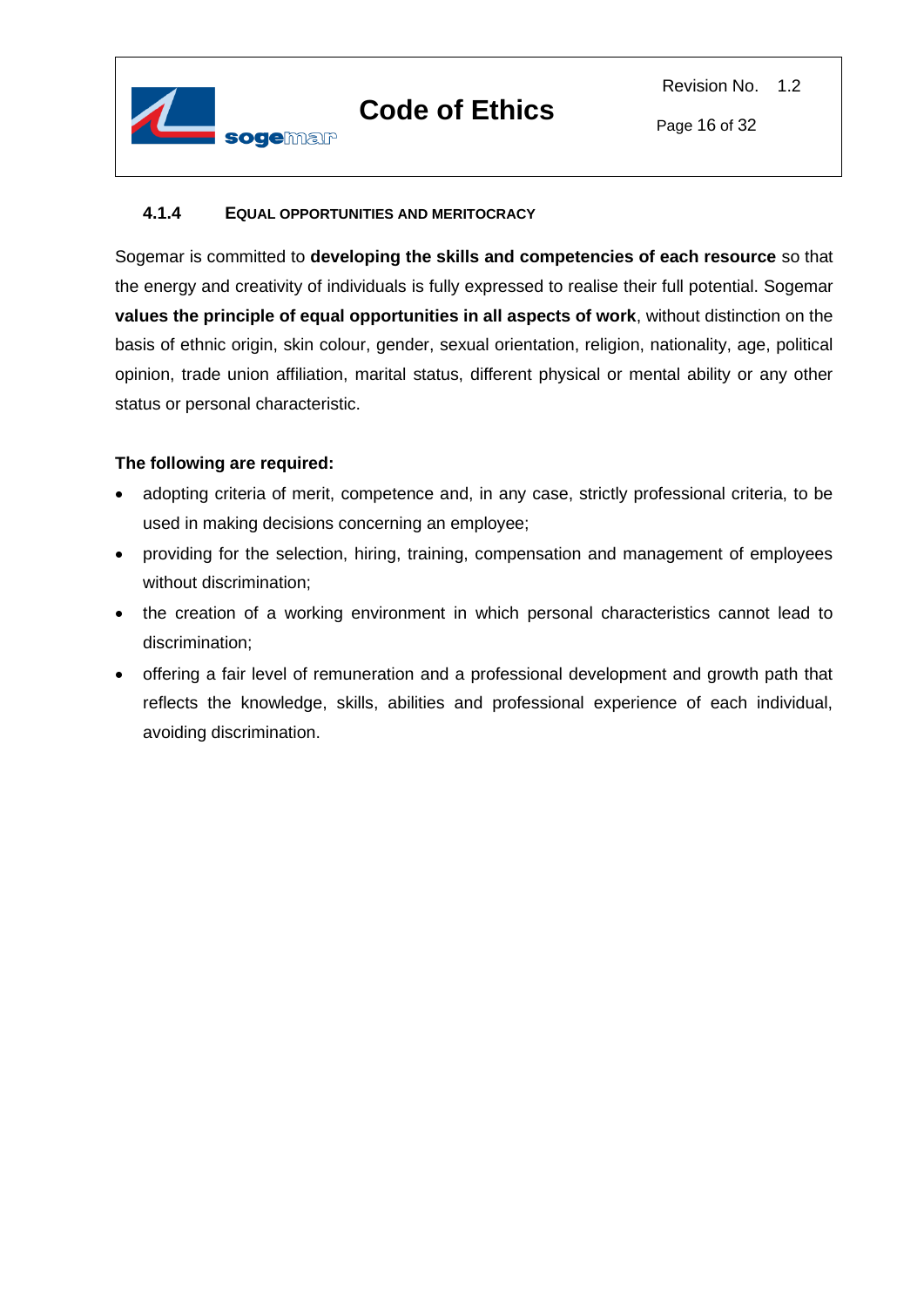

#### <span id="page-16-0"></span>**4.2 PREVENTION OF CORRUPTION**

Sogemar **opposes all corrupt practices** and therefore requires all persons working in its name and on its behalf to ensure that **all Company transactions with third parties**, both public and private, **are managed with integrity and transparency**, in compliance with current legislation and this Code.

#### **The following are required:**

- ensuring that there is no bribery of public officials when dealing with public authorities on matters such as customs, tax and licensing where local consultants or third-party intermediaries are used;
- not incurring entertainment expenses that could give rise to suspicions of irregularities or give the impression of trying to influence the actions of public officials, political parties or representatives, customers, suppliers, consultants, business partners, or any other person or organisation;
- the prevention of the possibility of funds being created that are linked to illegal activities, including through entertainment expenses;
- not promising, accepting, offering, or authorising, directly or indirectly, contributions to political parties or to organisations or individuals engaged in the political field, including Trade Unions, as a means of obtaining an improper advantage;
- not promising, nor accepting, nor offering, nor authorising, directly or indirectly, charitable contributions or sponsorships to charitable or other works for corrupt purposes;
- not offering and/or accepting, directly or indirectly, goods and/or money and/or other benefits;
- not offering amounts of money or other benefits to public officials in order to facilitate/speed up an action to which Sogemar is entitled.

#### <span id="page-16-1"></span>**4.3 CORRECT MANAGEMENT OF CONFLICTS OF INTEREST**

Sogemar recognises and respects the right of its employees to participate in investments, business, or other activities outside the Company's own interests, provided that such activities are permitted by law and consistent with their obligations as employees.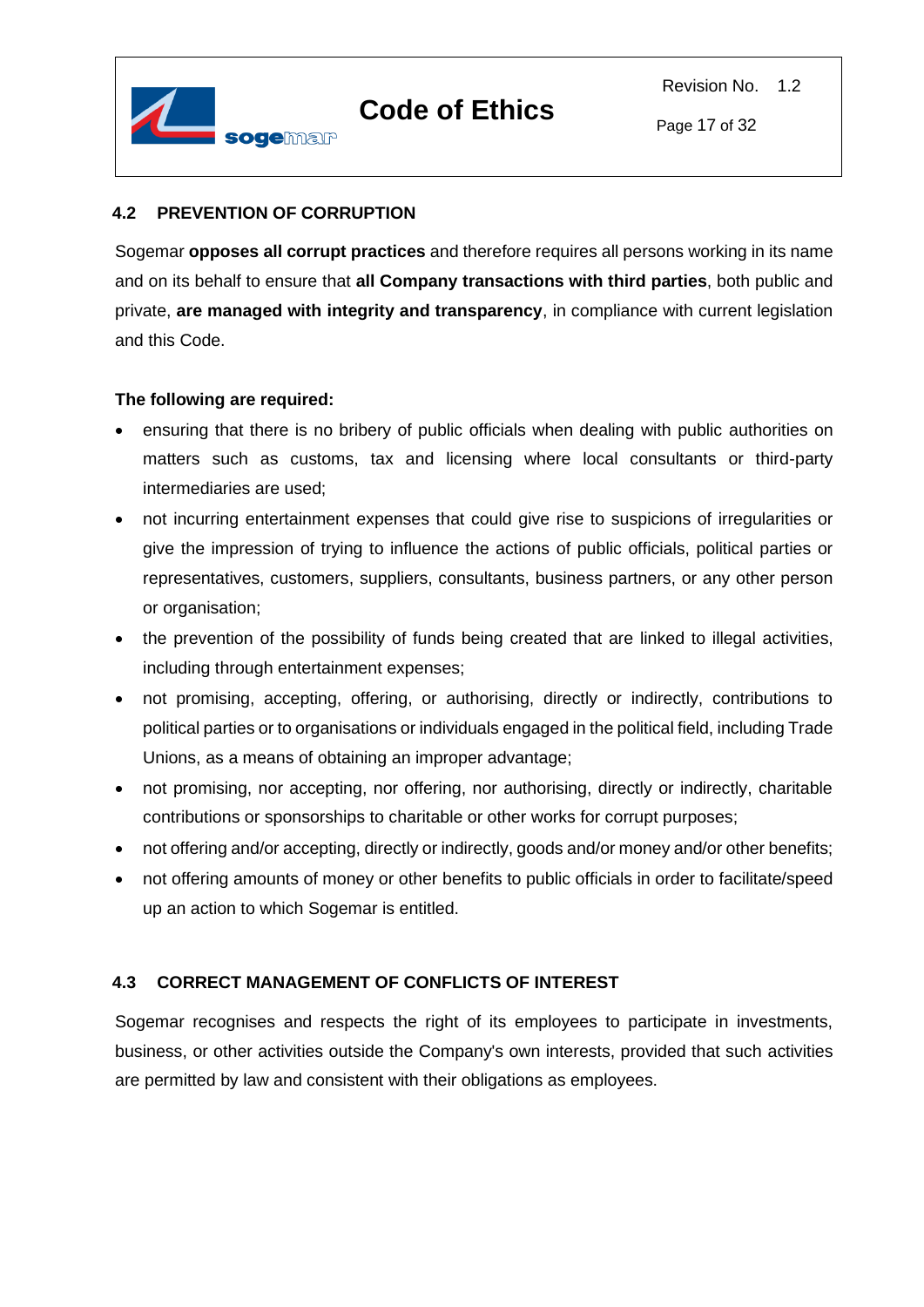

Revision No. 1.2



In any case, Sogemar employees **must avoid all situations and all activities in which a conflict may arise with the interests of the CSI Group and/or of the individual Company, or which may interfere with their ability to make** impartial decisions in the best interests of the Company and in full compliance with the rules of the Code, Model 231, where present, and the procedures of the Group and of individual Companies.

**Any situation that may constitute or determine a conflict of interest must be promptly communicated to one's superior.**

Therefore, all employees are required to avoid conflicts of interest between their personal and family economic activities and the duties they perform within the structure to which they belong.

#### **The following are required:**

- not carrying out work, of any kind, for customers, suppliers, competitors;
- strict observance of the laws and procedures of the Group and of the individual Companies in any economic transaction, including intra-group transactions, ensuring the full traceability of incoming and outgoing financial flows and the full compliance of such transactions with the laws on anti-money laundering, as well as with the procedures on the use of cash and petty cash, in compliance with the limits provided for by Legislative Decree no. 231/2007;
- not accepting money, favours or benefits from people or companies that do or may in the future do business with Sogemar;
- avoiding the possibility that the economic and financial interests of the employee and/or members of his/her family may be linked to the activities carried out by suppliers, customers and competitors, both potential and actual;
- not using one's position in the Company or the information acquired during one's work to create a conflict between one's personal interests and the interests of the Company.

#### <span id="page-17-0"></span>**4.4 FOCUS ON SUSTAINABILITY**

Sustainability is a topic that has received a growing interest in recent years. The Company has decided to **integrate sustainability into its way of working and into its relations with its stakeholders** through a process that is attentive to the social and environmental impact of its operations.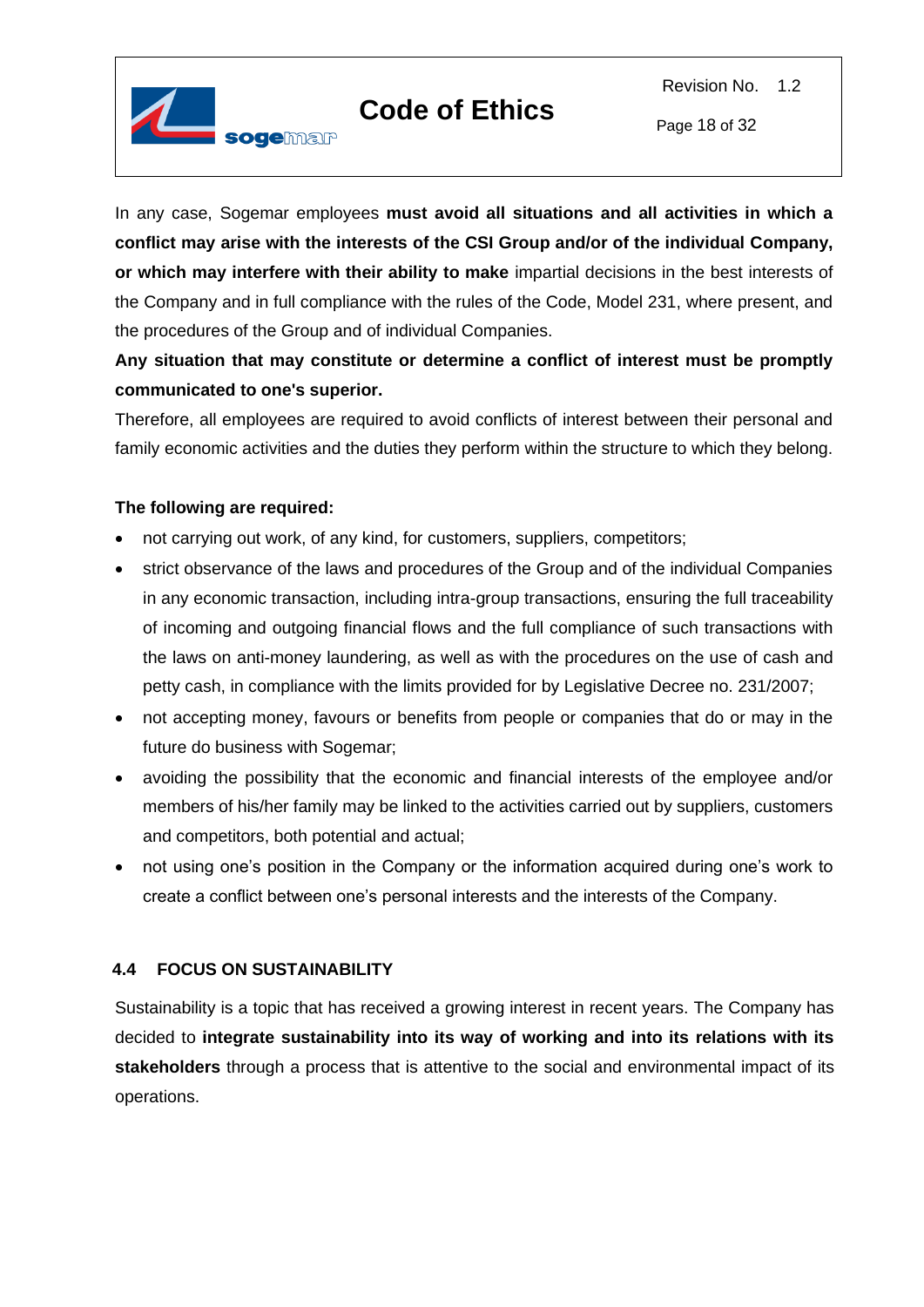

The CSI Group believes that an **ethical vision and responsible management of the Company kick starts a principled process of learning and continuous improvement capable of making the Company's own development and that of the communities in which it operates evermore sustainable economically, socially and environmentally**.

The sustainability strategy is integrated with the business in an inclusive way. Identity, governance, the centrality of people, economic performance, innovation and excellence are, together with clear and effective communication and constant improvement of the location in which we operate, the strategic levers on which we act to meet the needs of all stakeholders.

#### **The following are required:**

- integrating sustainability into the Company's strategy and development plans, taking into account the best international standards in the sector;
- pursuing the reduction of direct and indirect environmental impact by making a clear commitment to the protection of the climate, water and forests;
- guiding business development so that technological processes, quality and safety are infused with the principles of sustainability;
- fostering a culture of responsibility, teamwork, transparency and quality;
- enhancing talent, creativity, personal initiative and encourage the development of specific skills;
- including sustainability aspects in the evaluation and development of staff, whether economic, social or environmental.

#### <span id="page-18-0"></span>**4.5 PROHIBITION OF TRANSACTIONS FOR THE PURPOSE OF MONEY LAUNDERING**

**The Addressees**, in the context of the various relations established with Sogemar, **must not**, in any way or under any circumstances, **be implicated in events connected with the laundering of money from criminal activities or the receiving of goods or other utilities of illegal origin**.

#### **The following are required:**

• verifying in advance the information available on commercial counterparties, suppliers, partners, collaborators and consultants in order to ascertain their relative respectability before establishing business relations with them;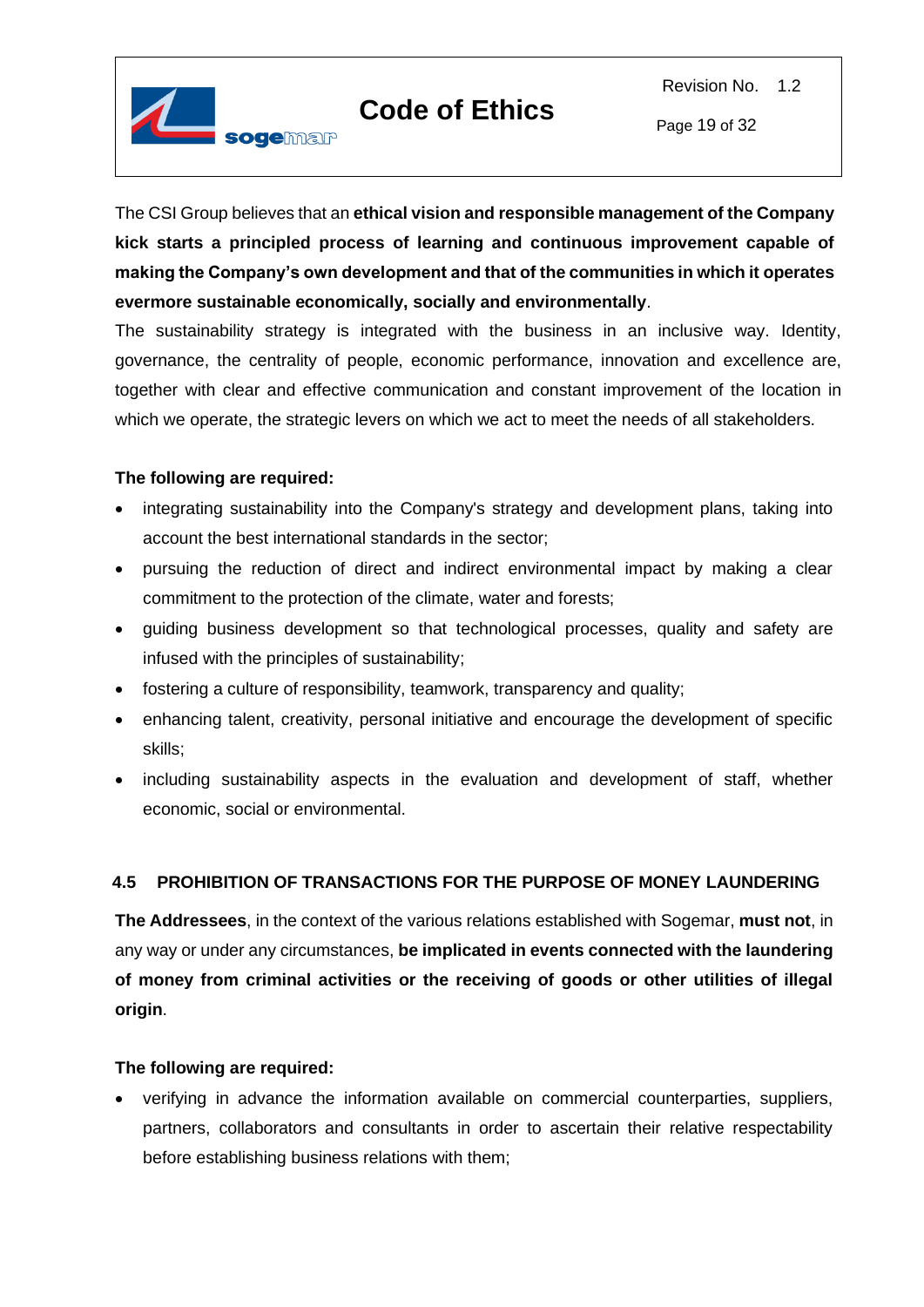

- avoiding entering into or continuing business relations with counterparties who are even only suspected of belonging to criminal organisations or of committing money laundering offences;
- strict observance of the laws and procedures of the Group and of the individual Companies in any economic transaction, including intra-group transactions, ensuring the full traceability of incoming and outgoing financial flows and the full compliance of such transactions with the laws on anti-money laundering, as well as with the procedures on the use of cash and petty cash, in compliance with the limits provided for by Legislative Decree no. 231/2007;
- compliance with all national and international rules and regulations regarding the effort to stop money laundering.

#### <span id="page-19-0"></span>**4.6 PROTECTION OF COMPETITION**

Sogemar is aware that **healthy and fair competition contributes to the best development of its corporate mission**. The Company complies with current competition regulations in the countries in which it operates and refrains from engaging in and/or encouraging conduct that may constitute forms of unfair competition.

- promptly informing the Procurement & Legal Affairs Department if one becomes aware of potential violations of the antitrust law by the CSI Group, the Company or its competitors;
- not engaging in unfair competition which one may believe is in the interests of the Company or the CSI Group.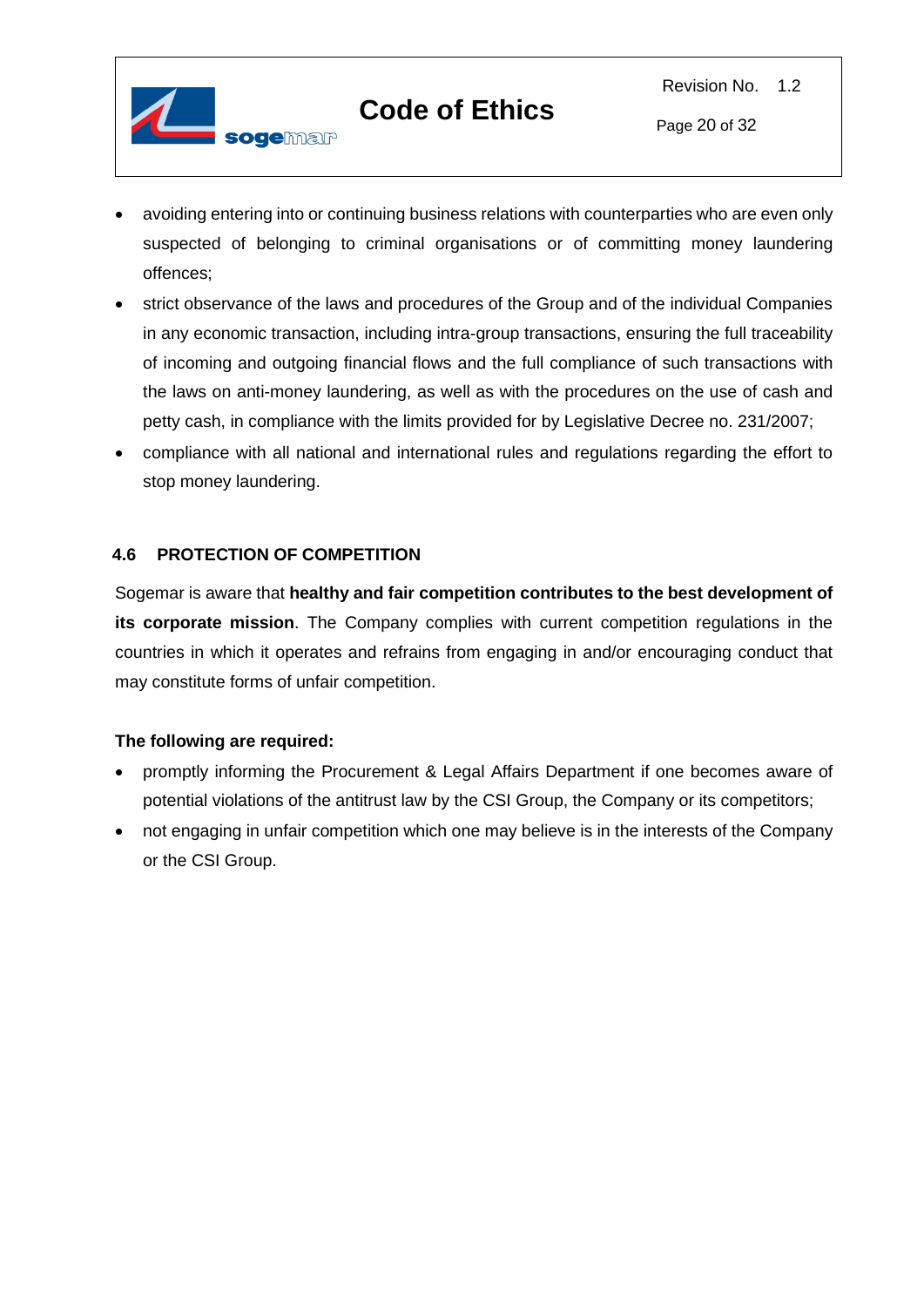

#### <span id="page-20-0"></span>**5. RULES FOR CONDUCT IN DAILY LIFE**

#### <span id="page-20-1"></span>**5.1 PROTECTION OF CONFIDENTIAL INFORMATION AND PRIVACY**

Sogemar's activities constantly require **the acquisition, storage, processing, communication and disclosure of new information, documentation and other data relating to negotiations, administrative procedures and financial transactions**.

Sogemar databases may contain, among other things, personal data protected by privacy legislation which, by their nature and/or through negotiated agreements, cannot be disclosed externally and whose inappropriate or untimely disclosure could damage the interests of the Company.

- keeping strictly confidential and the exclusive property of Sogemar any information, data or news relating to its employees and third parties, generated or acquired within or during business relations, and avoid any improper use of this information;
- acquiring and processing only the data necessary and appropriate for the purposes required by one's work and in direct connection with one's duties;
- storing the data in such a way as to prevent unauthorised persons from gaining knowledge of them;
- communicating such data in line with pre-established procedures and/or on the explicit authorisation of superiors and, in any case, only after having ensured the disclosure would be legitimate, in the specific case, of the data in question;
- ensuring that there are no restrictions, either absolute or relative, on the ability to disclose information about third parties connected to Sogemar by a relationship of any kind and, where appropriate, obtaining their prior consent;
- do not disclose:
	- information, knowledge and data belonging to the Company acquired or processed by employees during their work or through their duties and which not be used, communicated or disclosed without specific written authorisation from their superior;
	- confidential and reserved information even after the termination of the position, of employment and/or of the collaboration relationship.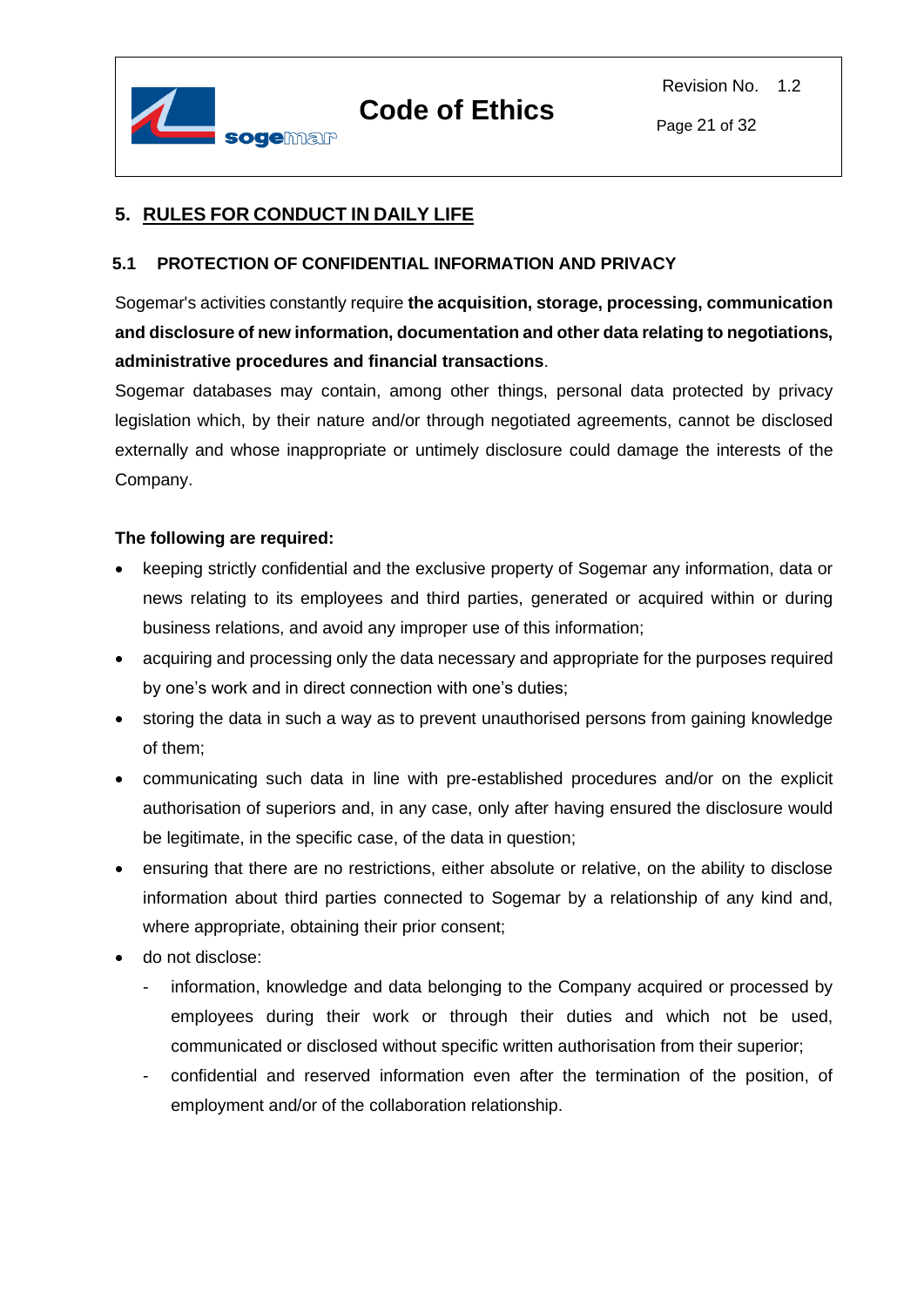

- comply with the laws and procedures of the Group and of the individual Companies with regard to any external communication of documents and information concerning the Company, the companies of the CSI Group, Eurokai and Eurogate. It is, in all cases, prohibited to:
	- disclose any information acquired in the activities of Company, professional or office activities;
	- disseminate false or misleading information about Sogemar or other parties with whom CSI Group companies have relations for performing their activities.

#### <span id="page-21-0"></span>**5.2 ADMINISTRATIVE AND BUDGETARY MANAGEMENT**

**Every action, operation or transaction must be duly authorised, verifiable, legitimate, consistent, congruous and correctly recorded in the Company's accounting system in accordance with the criteria indicated by the law and the relevant accounting principles**.

- being responsible for compliance with the procedures of the Group and of the individual Companies, and for the authenticity and truthfulness of the documentation and information provided in the performance of their activities;
- ensuring continued accuracy and complete business records through:
	- the circulation of information on the economic and financial situation within Sogemar according to the principles of truthfulness, completeness and transparency;
	- the adequate and complete preservation of the supporting documentation of the activity carried out, so as to allow:
		- o accurate accounting;
		- o immediate identification of the characteristics and underlying motivations of the activity itself;
		- o easy formal and chronological reconstruction of the activity;
		- $\circ$  verification of the decision-making, authorisation and implementation process and the identification of the various levels of responsibility.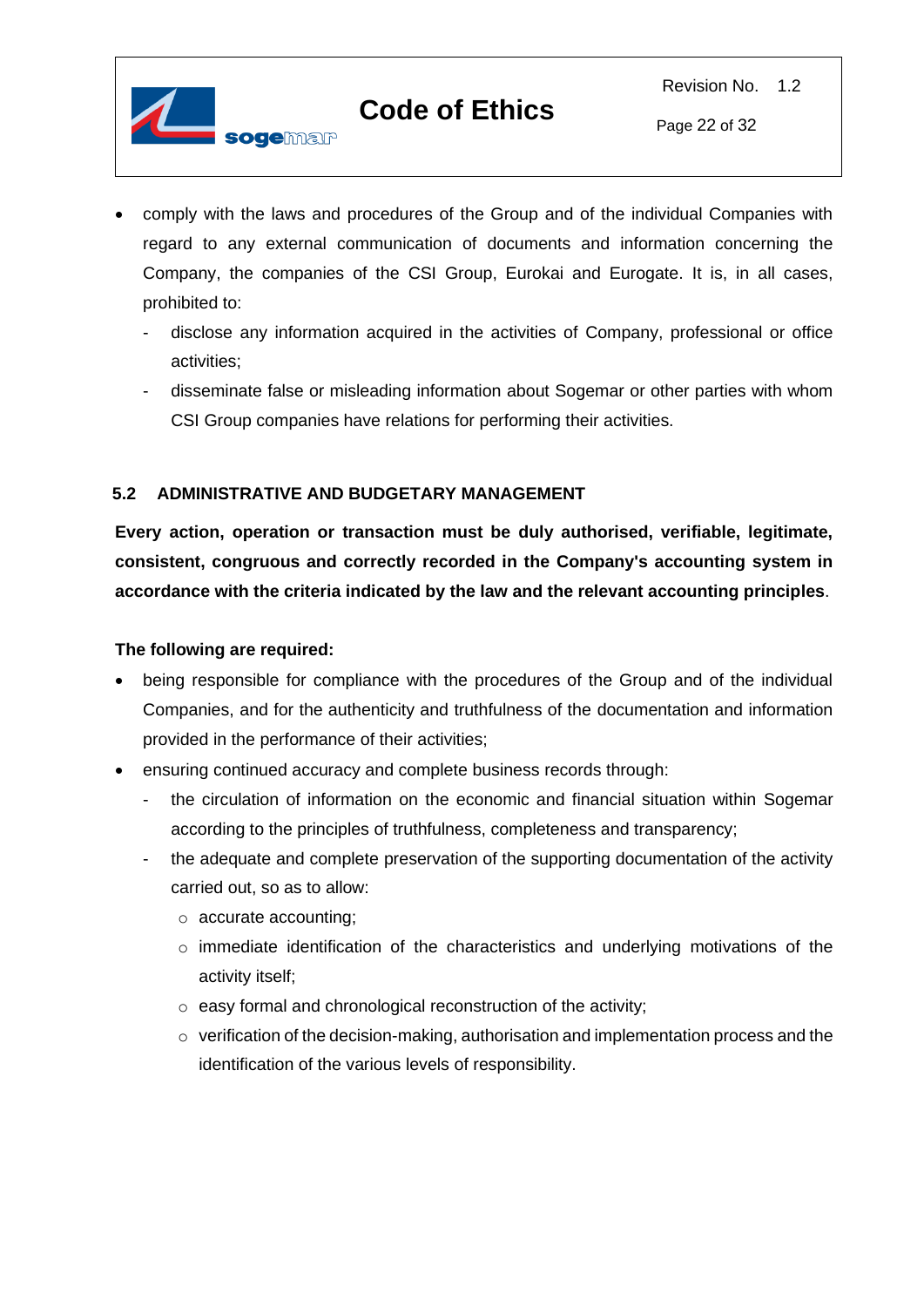

Page 23 of 32

• activities that ensure any fact relating to the management of the Company is correctly and promptly recorded in the accounts. Each accounting entry must accurately reflect the findings of the supporting documentation. Therefore, it will be the task of the staff in charge of this to ensure that the documentation can be easily found and organised according to both logical criteria and the regulations in force.

#### <span id="page-22-0"></span>**5.3 FOCUS ON THE ENVIRONMENT**

Sogemar **recognises respect for the environment as an important value and promotes the reduction of its environmental impact**. Sogemar and the CSI Group are aware of the importance of respecting the environment, understood as a common resource to be safeguarded for the benefit of the community and future generations.

In fact, the Company believes in the need to **develop its business**, thus continuing to create wealth and ensure well-being for all its stakeholders, while simultaneously **reducing the environmental impact** of its activities and paying attention to the quality of life of the community living around its facilities. To this end, it sets itself objectives to improve its impact on the environment, including but not limited to:

- the reduction of greenhouse gas emissions and energy and water consumption;
- improving air quality through the use of innovative fuels and alternative energy;
- the reduction of noise pollution;
- sharing applicable experiences of intermodal transport including rail, road, and sea;
- increasing the amount of recycling bins.

All Company employees must understand this commitment and carry out their work activities accordingly. In particular, managers and supervisors have an obligation to set an example and promote good behaviour.

- compliance with all applicable environmental regulations;
- minimisation of environmental risks by making use of field knowledge and technical progress;
- continuous development of the business in order to monitor its performance and environmental impact.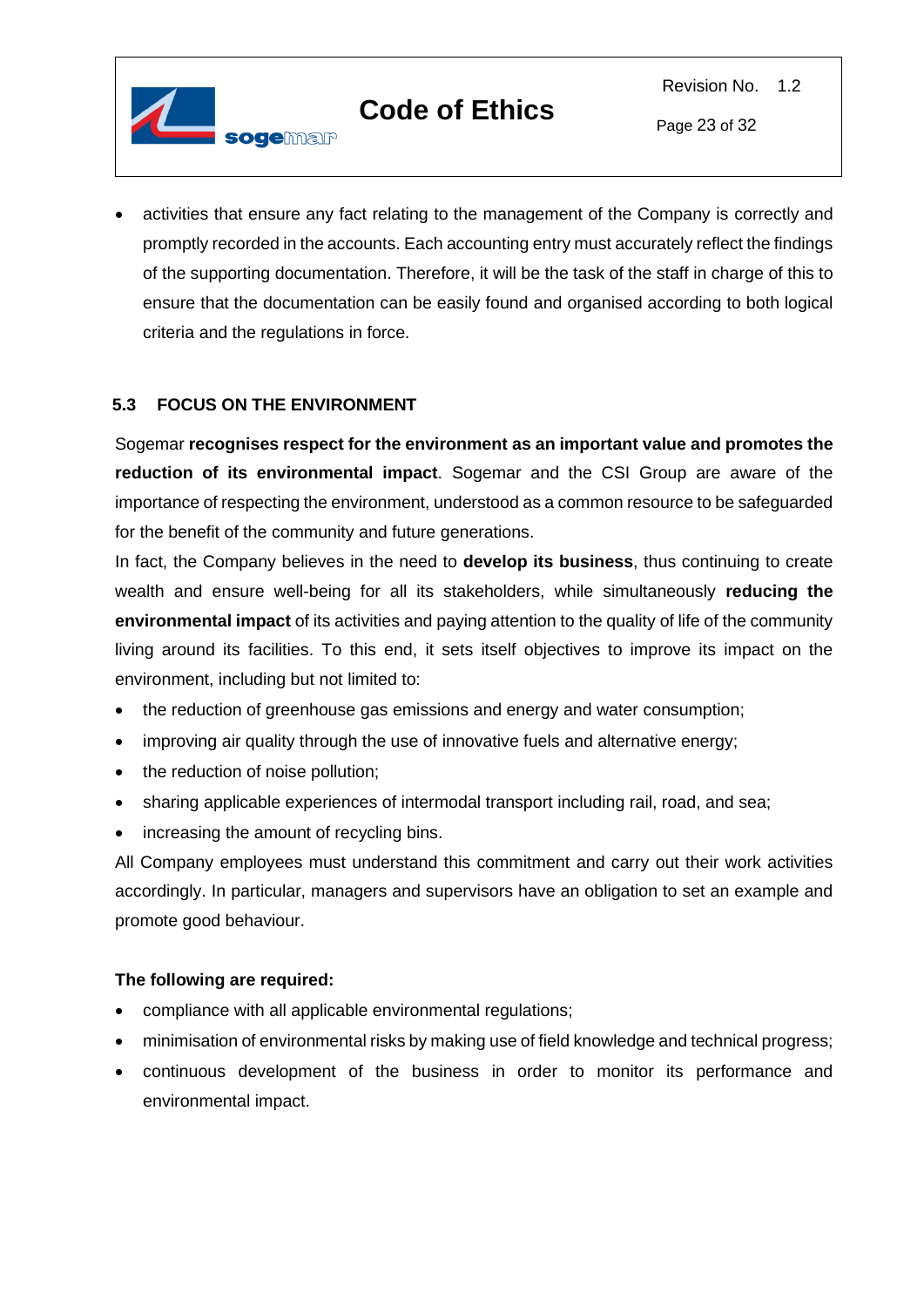

#### <span id="page-23-0"></span>**5.4 RELATIONS WITH SUPPLIERS**

Relations with suppliers are **managed with loyalty, fairness and professionalism, encouraging ongoing collaboration and solid, long-lasting relationships of trust**.

The selection of suppliers and the determination of the conditions of purchase of goods and services are made on the basis of **objective and impartial evaluations**, based on quality, price and the guarantees provided.

- compliance with Group and individual Company procedures for the selection and management of relations with suppliers. The choice of the Supplier must be based exclusively on their technical capabilities, their reliability, including financial, the most competitive economic conditions and full adherence to the ethical standards of Sogemar, as well as on parameters of competition, objectivity, fairness, price and quality of the good and/or service. In particular, it is necessary to:
	- assess competence, cost-effectiveness, transparency, fairness and professionalism;
	- assess the fairness of fees and/or sums paid for supplies/professional work, on the basis of objective and impartial evaluations, as well as the adequate traceability of the documentation relating to the offers;
	- verify full technical-professional suitability for the activity to be assigned;
	- be impartial in the selection of suppliers/professionals and in the determination of the conditions of purchase of goods and services, so that they are based on objective evaluations, founded on quality.
- include in contracts with suppliers a declaration that they have read the Code of Ethics and Model 231, where present, and inform suppliers of ethical principles with particular reference to the health and safety of workers, human rights and the environment;
- ban any form of "reciprocity" with suppliers: the goods/services that Sogemar seeks are selected and purchased exclusively on the basis of their value in terms of price and quality;
- verify that, after the choice of the Supplier is made, the ethical principles provided for in the Code of Conduct of the CSI Group are signed and accepted;
- not preclude any supplier company that meets the requirements from competing for the awarding of a supply contract, adopting objective evaluation criteria in the selection process, according to stated and transparent procedures;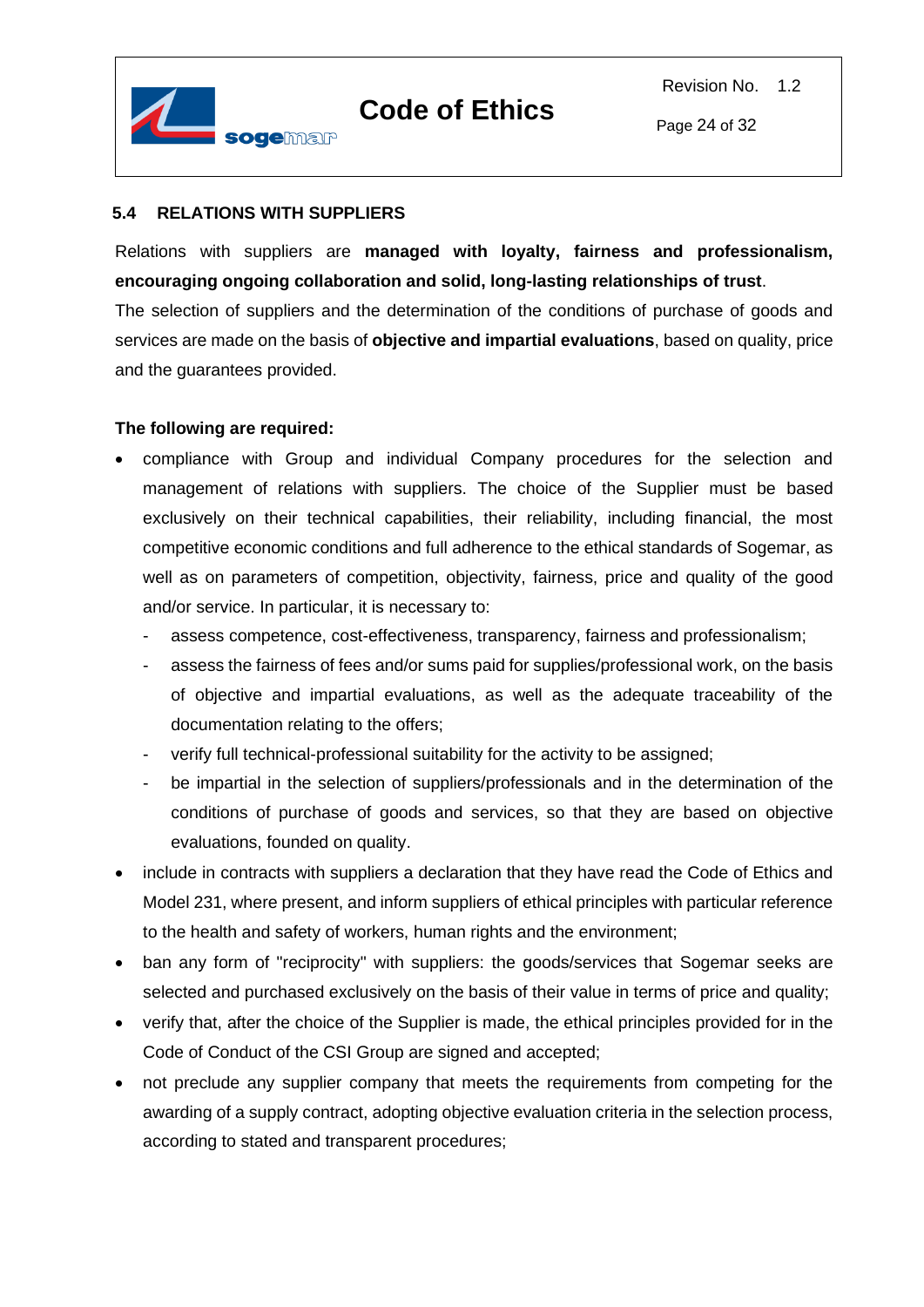

Page 25 of 32

- obtain the cooperation of suppliers in constantly ensuring that the needs of Sogemar's customers are met in terms of quality, cost and timing of service to an extent at least equal to their expectations;
- comply with the procedures of the CSI Group and of the individual Companies, as well as the principles and criteria governing the Company, as set out in the Code and in Model 231, where present;
- ban and prosecute corrupt practices, illegitimate favours, collusive behaviour, solicitation of advantages, payment of material and immaterial benefits as well as other advantages aimed at influencing or compensating representatives of institutions as well as employees of the CSI Group;
- comply with the contractual terms and conditions of the Company and the CSI Group;
- maintain an honest and open dialogue with suppliers, in line with good business practice;
- pay a fee on the basis of the service indicated in the contract and payments may not be made to a party other than the contractual counterparty, nor in a third country other than that of the parties or of the execution of the contract;
- bring to the attention of the Procurement & Legal Affairs Department significant problems arising with a supplier, so that the consequences can be assessed.

#### <span id="page-24-0"></span>**5.5 RELATIONS WITH CLIENTS**

Sogemar **pursues its success as a business in markets by offering quality services on competitive terms and in compliance with all the rules protecting fair competition**. Relations with clients are based on the full satisfaction of their needs with the aim of creating a solid relationship based on the general values of fairness, honesty, integrity, professionalism, transparency, legality and impartiality.

- observation of the procedures of the individual Companies for the management of relationships with clients;
- providing, with efficiency and courtesy, within the limits of the contractual provisions, high quality products and services that meet or exceed the reasonable expectations and needs of the client;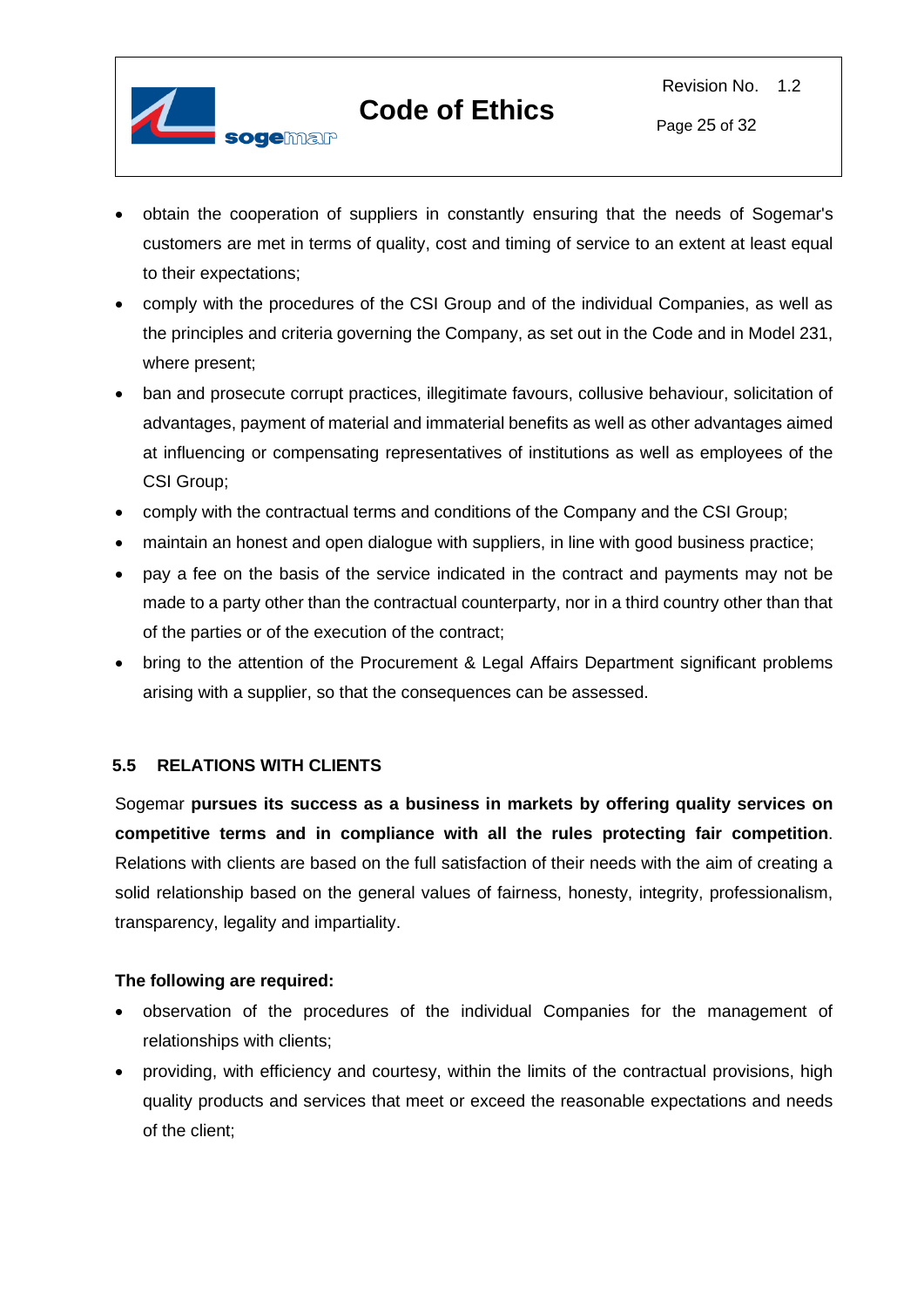

- providing accurate and comprehensive information about products and services so that customers can make informed decisions;
- adherence to the truth and reality of the facts in advertising or other communications;
- compliance with the procedures of the Group and of the individual Companies as well as the principles and criteria governing the dedicated Company function;
- respecting the commitments and obligations undertaken.

#### <span id="page-25-0"></span>**5.6 INFRAGROUP REPORTS**

Sogemar **requires the companies of the CSI Group to conform to the values expressed in the Code and to cooperate in the pursuit of its objectives, in absolute compliance with the law and current regulations**. Contship Italia S.p.A.'s management and coordination activities are carried out through official communications to CSI Group companies.

#### **The following are required:**

- refraining from conduct that is prejudicial to the integrity, autonomy or image of other companies of the Company, of the CSI Group, or of Eurokai and Eurogate;
- promotion of the circulation of information within the CSI Group, in particular for the purposes of preparing the consolidated financial statements and other communications, in accordance with the principles of truthfulness, correctness, completeness, clarity, transparency and in compliance with the scope of activity of each Company;
- defining the negotiating relationships between the companies of the CSI Group in line with prices, value and market practices and in all cases in compliance with the principles of correctness, effectiveness and traceability of the underlying economic relationships and the related financial flows;
- encouraging communication between the companies of the CSI Group.

#### <span id="page-25-1"></span>**5.7 RELATIONS WITH THE GOVERNMENT**

Relations with national, EU, or international governments and institutions, as well as with public officials or public service providers, **must always be based on the strictest compliance with the applicable legal provisions, on the principles of transparency, honesty and fairness, and on respect for existing procedures**.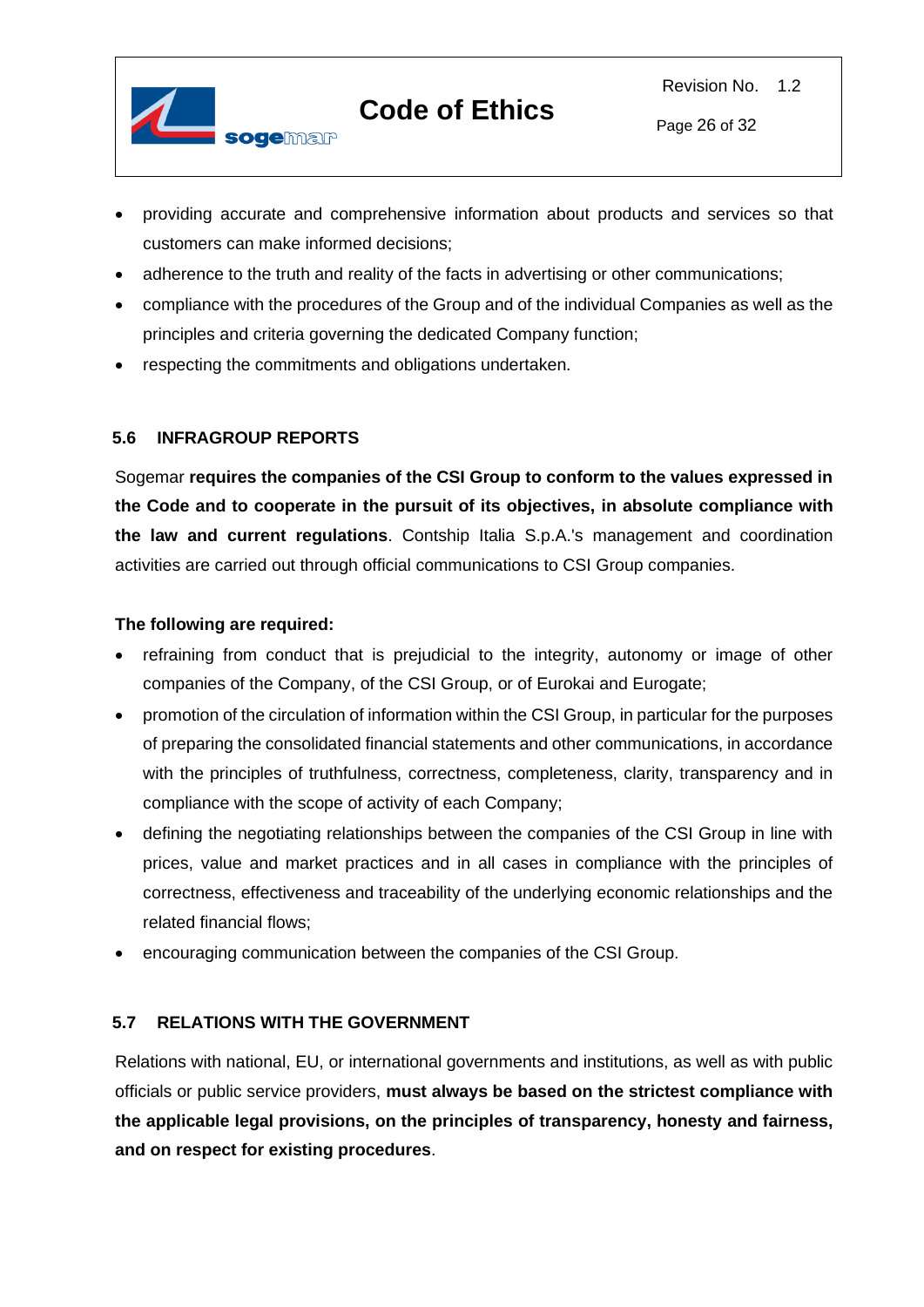

The management of relations with representatives of the Government **is reserved exclusively to the Company employees appointed and authorised to do so in compliance with the reference regulations and procedures**.

#### **The following are required:**

- refraining from offering, even through a third party, money or other benefits to the public official involved, his/her family members or persons in any way connected to him/her, from seeking or establishing personal relationships of favour, influence, interference and from making donations of benefits and illegal payments with the aim of influencing, directly or indirectly, his/her activity (active corruption);
- not accepting a request from a public official to employees and collaborators of the CSI Group or individual Companies of the CSI Group for money, gifts or services in order to carry out or not carry out an activity expected or facilitated within the scope of their role (passive corruption);
- not using for purposes other than those which have been granted contributions, subsidies, or funding of the State or other public body, even of a modest value and/or amount;
- avoiding any behaviour aimed at obtaining from the State or other public body any type of contribution, funding, subsidised loan or other disbursement of the same type by means of altered or falsified declarations and/or documents or by means of omitted information, including those made by means of a computer or online system;
- avoiding reticent, omissive, or obstructive behaviour towards national and foreign judicial authorities;
- always guaranteeing the traceability and documentability of contact between representatives of the CSI Group and/or individual companies of the CSI Group and the Government.

#### <span id="page-26-0"></span>**5.8 RELATIONS WITH POLITICAL AND TRADE UNION ORGANISATIONS**

Sogemar **contributes to the well-being and growth of the community in which it operates by fostering dialogue with local communities, the public institutions that represent them, and trade unions and other associations**.

#### **The following are required:**

• conducting relations with organisations and institutions or their representatives in accordance with the provisions of current legislation;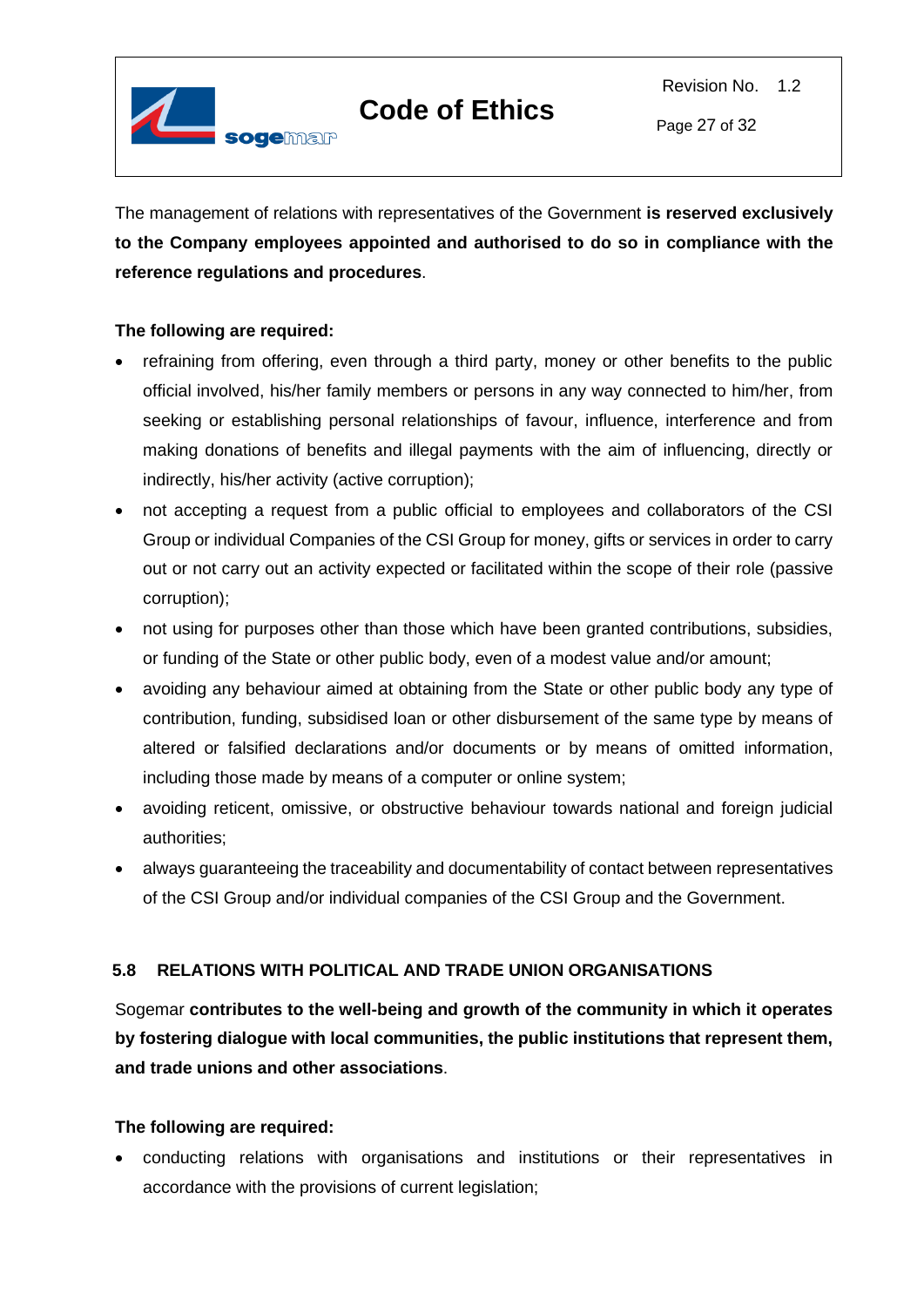

• distributing contributions in a manner that strictly complies with the law and current regulations, as well as with CSI Group procedures, adequately documenting the entire process and the relative authorisations.

#### <span id="page-27-0"></span>**5.9 RELATIONS WITH MEDIA**

**Relations with the mass media are the exclusive responsibility of corporate and responsibilities delegated for this purpose and are agreed upon in advance with the Company's marketing and communications department.** 

#### **The following are required:**

- exclusive reservation for the appropriate persons of the Company and the CSI Group to communicate with the media, in order to guarantee the completeness and consistency of information;
- not providing information in any way to representatives of the media, nor undertake to provide it, without prior authorisation from the appropriate persons.

#### <span id="page-27-1"></span>**5.10 SPONSORSHIPS, DONATIONS AND GIFTS**

Sogemar makes **donations to non-profit** organisations and associations or those of cultural and social value, according to the procedures provided internally. Sponsorship activities may be carried out **subject to the definition of specific agreements and verification of the reputation of the beneficiary and of the event/initiative promoted**, while avoiding giving sponsorships to counterparties who are even only suspected of belonging to criminal organisations or of committing money laundering offences.

- assessment of the reliability of the beneficiaries and their consistency with the values of the CSI Group;
- distributing contributions in a manner that strictly complies with the law and current regulations, as well as with CSI Group procedures, adequately documenting the entire process and the relative authorisations.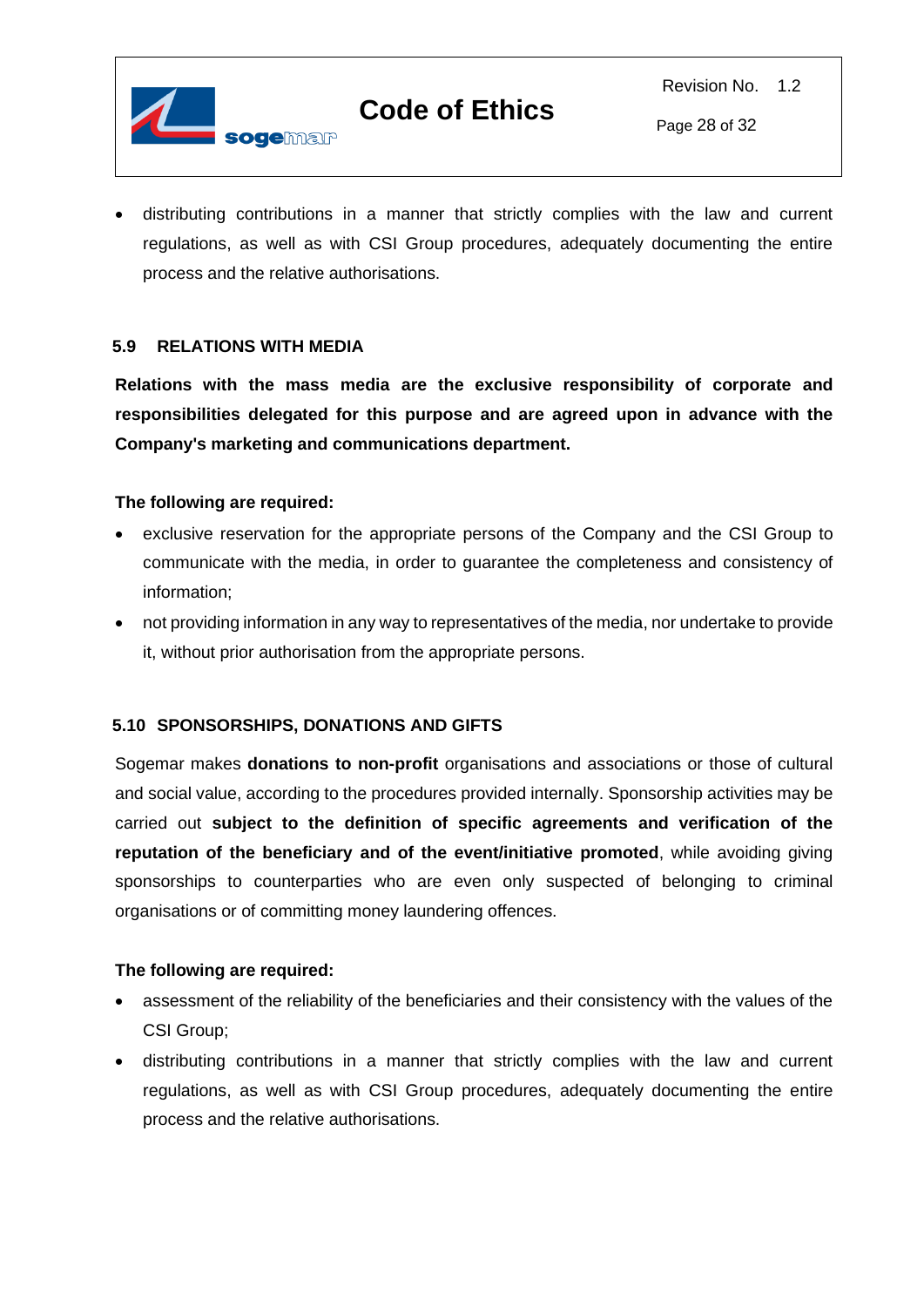

#### <span id="page-28-0"></span>**5.11 RULES FOR THE USE OF COMPANY ASSETS**

Sogemar provides **each employee and collaborator with various Company assets and equipment** for the performance of their duties. The CSI Group and the individual Companies trust that these will be **protected through responsible behaviour and in line with the operating procedures created for their regulation**, avoiding both improper use and use for personal purposes that could damage them.

- avoiding using computer systems in violation of the laws in force;
- avoiding in any form, even attempted, undue intrusion into the computer system of the Company and/or others, regardless of whether this results in the destruction of or damage to the system or the partial or total disruption of its functioning, or the destruction or damage of the data, information or programs contained therein;
- complying with the procedures of the Group and of the individual Companies of the CSI Group regarding computer security and use Company equipment in accordance with them;
- being responsible for the safekeeping, protection and preservation of physical and intangible assets and resources entrusted to carry out one's duties, as well as their proper use in accordance with the Company's interests;
- avoiding using Company assets, such as its premises and equipment, for personal interests of any kind.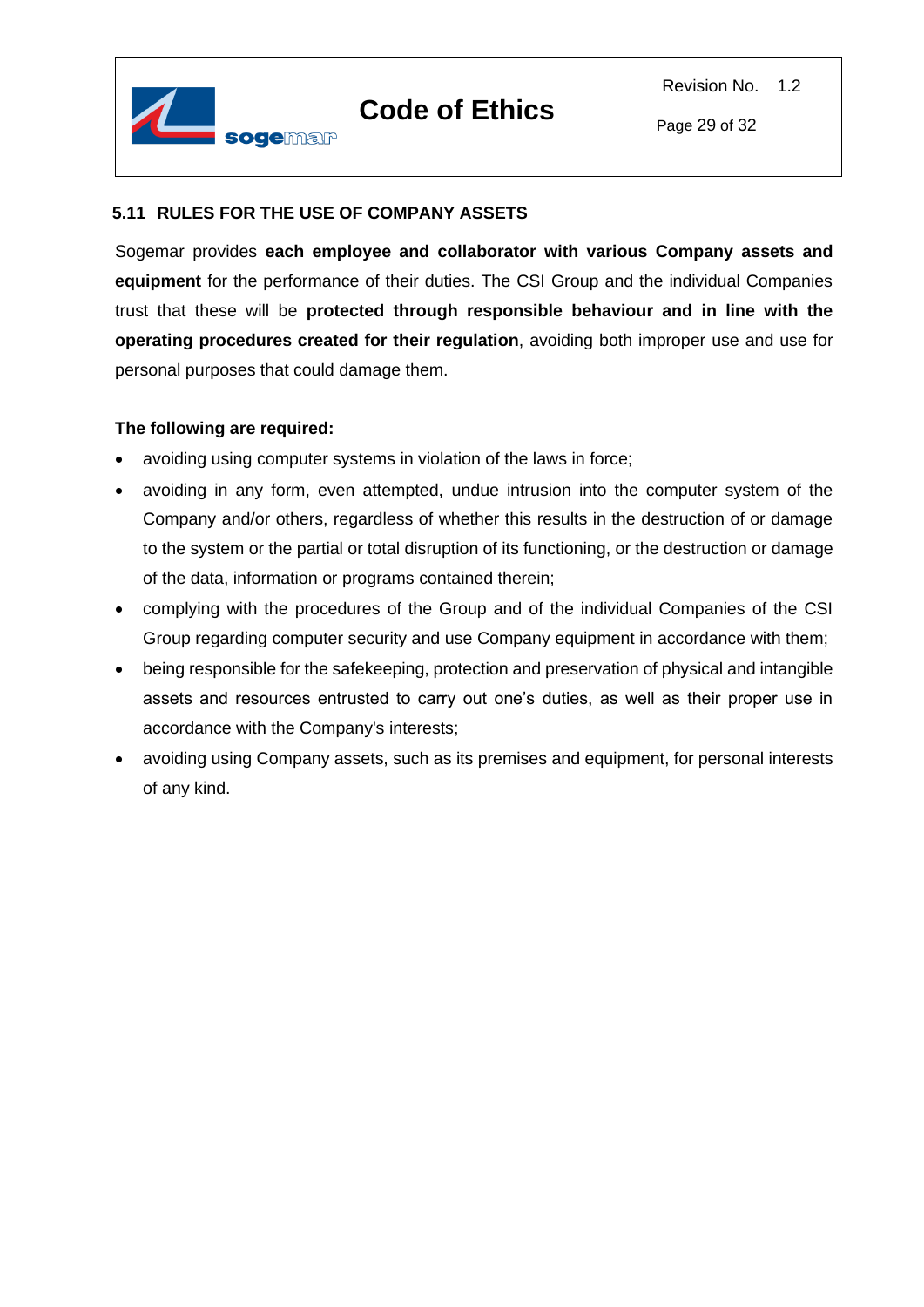

#### <span id="page-29-0"></span>**6. IMPLEMENTING AND MONITORING ARRANGEMENTS**

#### <span id="page-29-1"></span>**6.1 UNDERSTANDING THE CODE OF ETHICS**

The principles, values and standards of conduct contained in the Code of Ethics are shared within the CSI Group and third parties. The Code of Ethics is available **and accessible to all employees, those who collaborate with Sogemar and its stakeholders, and can be found on the CSI Group website** and the corporate portal.

The adoption of the Code of Ethics, moreover, is made known to external parties who collaborate with Sogemar (external collaborators, consultants, customers, suppliers, etc.) through specific contractual clauses.

**The CSI Group promotes the implementation of training courses for its employees aimed at fostering a full understanding of the principles and rules laid down in this Code.**

#### <span id="page-29-2"></span>**6.2 OVERSEEING THE CODE OF ETHICS**

**The Board of Directors is responsible for updating this Code, at the proposal of the Chairman of Sogemar, the CEO of LSCT and/or Sogemar, the Board of Statutory Auditors, or as a result of any inadequacies reported to the Procurement & Legal Affair Department and/or reports received through the channels described in the Whistleblowing procedure.**  The body responsible for overseeing the application of the Code is the Procurement & Legal Affairs Department, which coordinates with the other departments and bodies responsible for the correct implementation of the Code of Ethics.

#### <span id="page-29-3"></span>**6.3 INTERNAL MONITORING SYSTEM**

Sogemar disseminates at all levels a culture characterised by awareness of **the internal monitoring system**, which sets the guidelines for and verifies the completeness, functionality and adequacy of CSI Group procedures.

The internal monitoring system **defines the set of all instruments necessary or useful for directing, managing and verifying the risks connected with business activity** with the aim of ensuring compliance with the laws and procedures of the CSI Group and of the individual Companies, protecting the Company's assets, efficiently managing its activities and providing proper and complete management, accounting and financial data.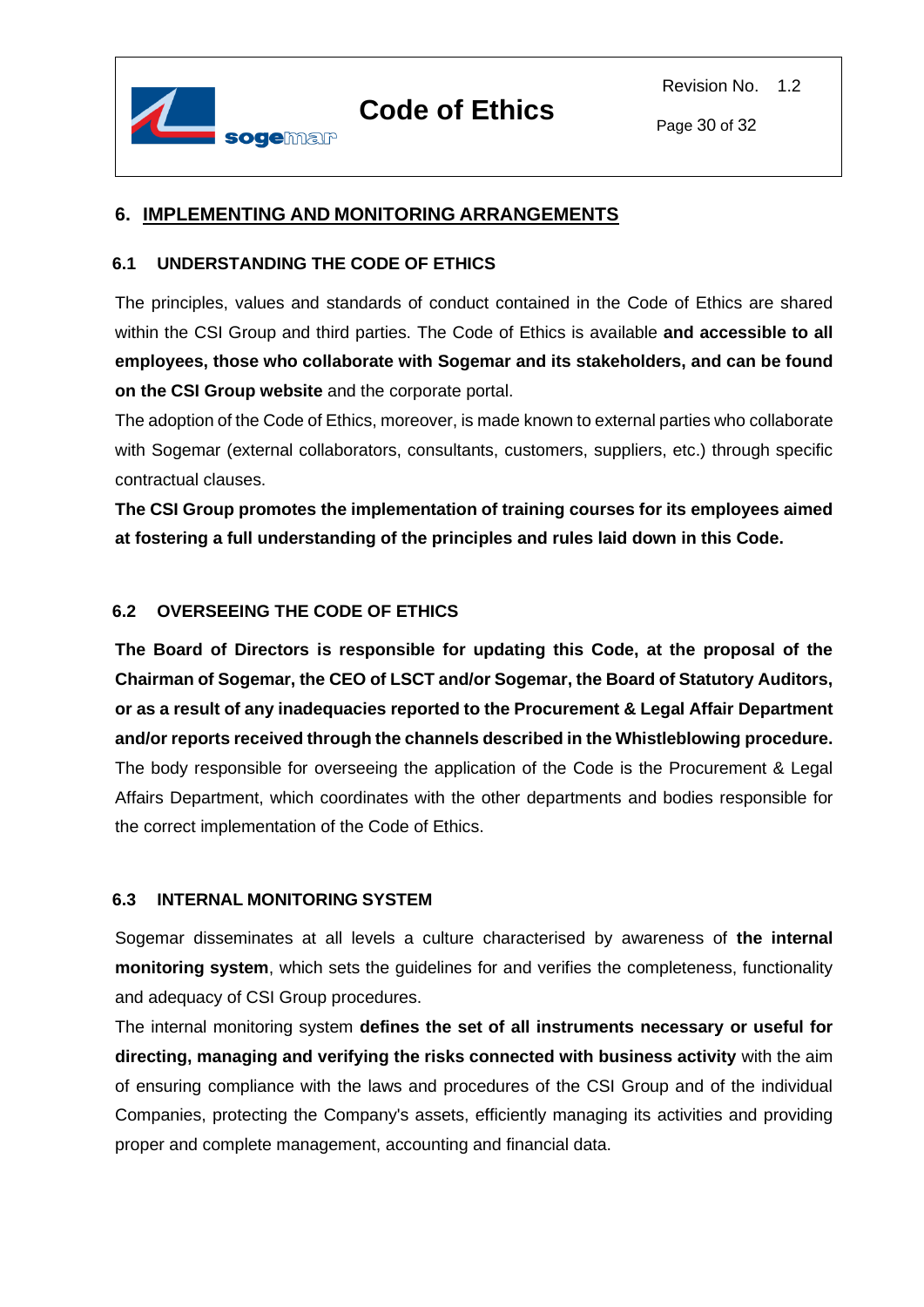

Page 31 of 32

The responsibility for implementing an effective internal monitoring system is shared at every level of the organisational structure; consequently, **all Sogemar employees**, within the scope of their functions, **are responsible for the definition and proper functioning of the monitoring system**.

#### <span id="page-30-0"></span>**6.4 CONSEQUENCES FOR THOSE WHO DO NOT RESPECT THE CODE OF ETHICS**

Failure to comply with the rules of conduct contained in the Code constitutes a breach of the Code and is a serious breach of contract.

Failure to comply with the principles and rules of the Code may result, depending on the case, in the application of disciplinary measures and/or sanctions or termination of the existing employment or commercial contract.

In particular:

- for **Sogemar employees**, violation constitutes a breach of **the obligations arising from the employment contract and/or a disciplinary offence that may prejudice the continuity of employment and also lead to actions for damages**;
- for **Directors and Statutory Auditors**, violation of the rules of the Code **may result in** the adoption, by the Board of Directors and the Board of Statutory Auditors respectively, **of measures proportionate to the seriousness or recidivism or the degree of guilt**, up to and including revocation of the mandate for just cause to be proposed to the Shareholders' Meeting;
- for **Addressees who are not Employees**, observance of the Code is a prerequisite for the continuation of the professional/collaborative relationship in existence with the CSI Group. Therefore, violation of the rules of the Code may **constitute a breach of contractual obligations**, with all the consequences of the law that follow, including with regard to the termination of the contract and/or assignment, and may lead to compensation for damages suffered by Sogemar or the companies of the CSI Group.